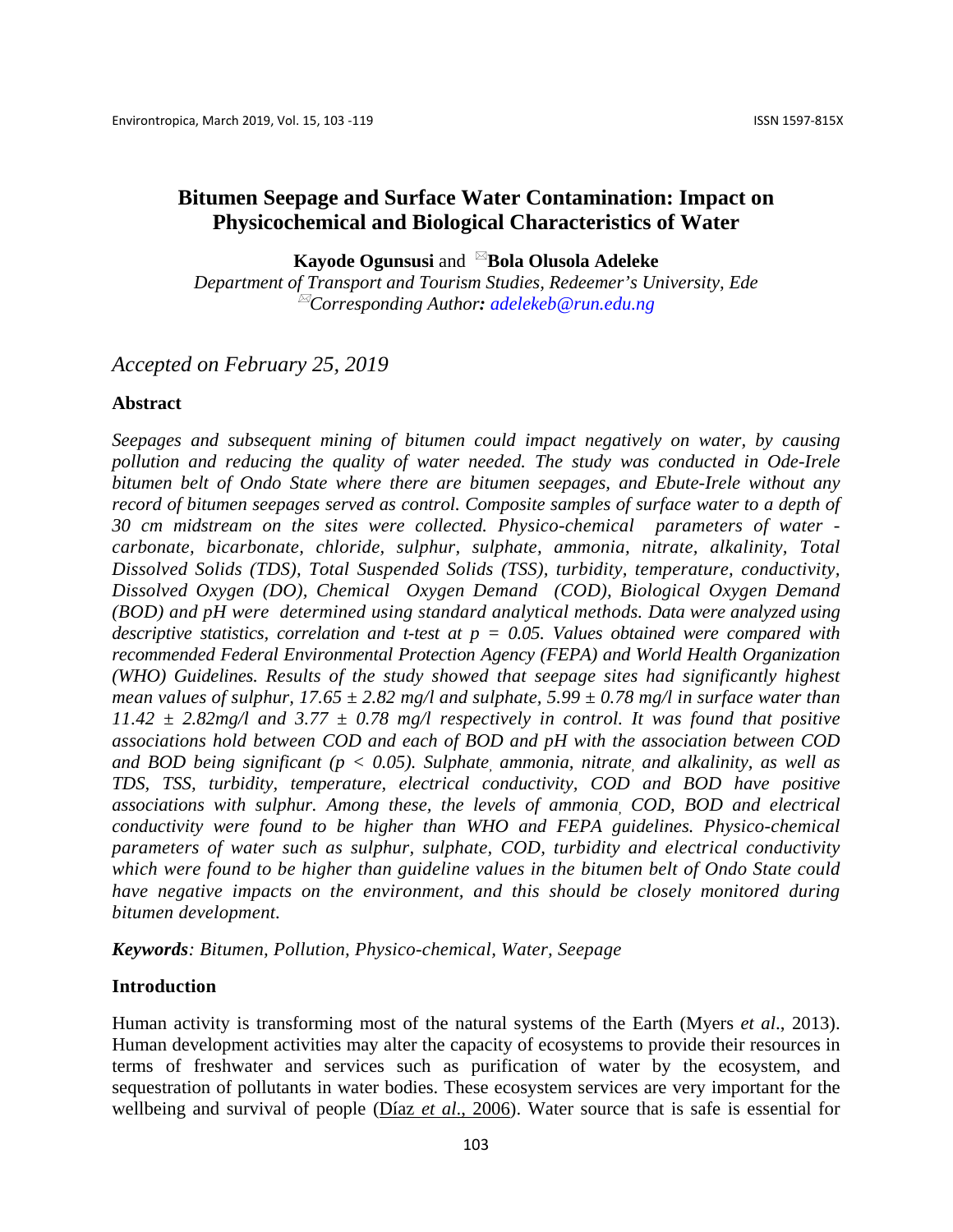good health (Hunter, *et al*., 2010). The safety of river waters is being compromised by pollution from indiscriminate disposal of sewage, industrial waste and many human activities, which affects the physico-chemical characteristics of the water (Mohammed, 2009; Kolawole *et al*., 2011). Pollution of water can impact on health in a variety of ways and through complex pathways. The kind of health effects experienced is largely determined by the degree to which local populations depend on ecosystem services and on poverty (WHO, 2010). Pollution of surface water can come from migration of contaminants that are released into it or leaking from an underground structure through gravity. Some pollutants are adsorbed onto soil particles and retained in soil pores. On encountering ground water, the liquid pollutant will typically spread out on the surface of the water and migrate laterally, preferentially in the direction of ground water flow (Department of Environment, 2009).

Water pollution arises from various activities, among which are: sewage leakages, oil spillage, industrial waste dumped into waters, pollution of ground water through drilling activities, heavy metal, toxic waste disposal, mineral processing plant, eroded sediments (Ritter *et al*., 2002; Khatri and Tyagi 2014). Contamination from bitumen seepage can cause the pollution of water resources, when there is surface runoff into the water. This source of contamination has the potential to increase the levels of some physical, chemical and biological parameters of surface water beyond critical limits, such that this will present health hazard to biodiversity that depend on this resource.

Nitrogen-containing compounds act as nutrients and are the most noxious pollutants of water (Bellos *et al*., 2004). Alkalinity is defined as a measure of the capacity of water to neutralize a strong acid (Boyd *et al*., 2011). Alkalinity usually is a product of the dissolution of bicarbonate  $(HCO^{-3})$  and carbonate  $(CO_2^{-3})$  from limestone, and feldspars (Ittekkot 2003). The pH of natural water determines the solubility and chemical forms of most substances in water. pH is defined as the intensity of the acidic or basic character of a solution at a given temperature (Qureshimatva *et al*., 2015). Dissolved Oxygen (DO) is defined as the amount of oxygen gas that is dissolved into water from any source, and it is used in measuring the degree of pollution by organic matter, the destruction of organic substances as well as the self-purification capacity of the water body (Prajapati and Dwivedi, 2016). Chemical Oxygen Demand (COD) is a measure of the oxygen depletion capacity of a water sample contaminated with organic waste matter (Ajayi *et al*., 2016). Biochemical Oxygen Demand (BOD) measures the oxygen required by aerobic biological organisms in a body of water to break down organic material present in a given water sample (Solanki and Pandit, 2006; Manyuchi and Ketiwa, 2013). COD and BOD are similar in function because they both measure the amount of organic compounds in water and they are the most commonly used parameters for the characterization of wastewaters (Abdalla and Hamman, 2014). Total Dissolved Solids (TDS) are the inorganic matters and small amounts of organic matter, which are present as solution in water. Mining activities and effluents from industries are some of the sources of TDS in water Weber-Scannell and Duffy (2007). The extraction of fossil fuel generates wastewaters that are often high in TDS that can affect drinking water, if these wastewaters enter surface waters (Wilson *et al*., 2014). Suspended solids (SS) in water bodies refer to the quantity of inorganic and organic matters, which are held by turbulence (Bilotta and Brazier, 2008). Turbidity relates to the expression of optical property as reflected in the intensity of light scattered by the particles present in the water **(**Umerfarug and Solanki, 2015). Temperature is a measure of the intensity (not amount) of heat stored in a volume of water. Electrical conductivity is the ability of any water medium to transmit an electric current and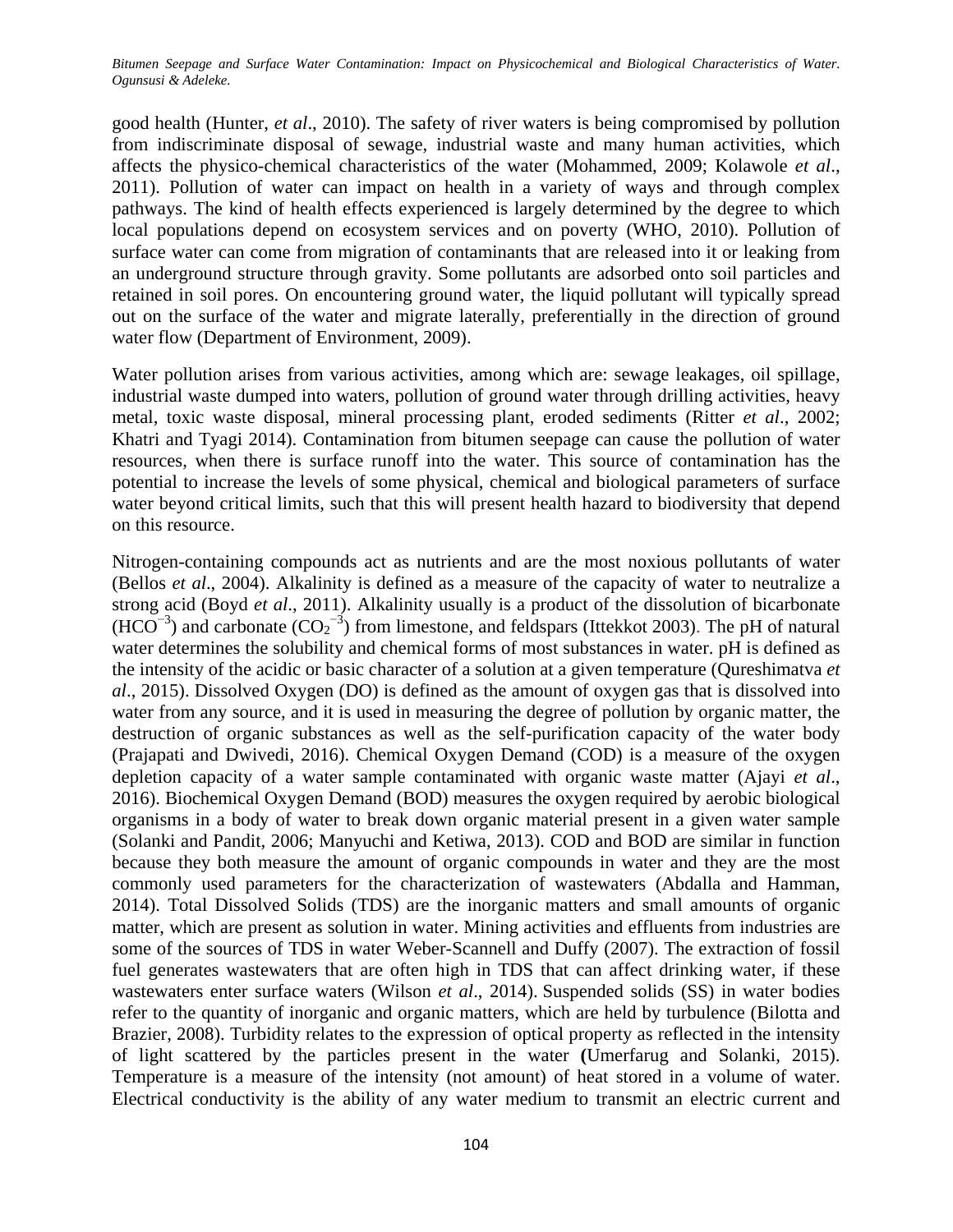serves as a tool to assess the purity of water, while Turbidity is the cloudiness of water brought about by a variety of particles (Qureshimatva *et al*., 2015; [Rahmanian](https://www.hindawi.com/64093549/) *et al*., 2015). High or low pH in a river affects aquatic life and alters toxicity of other pollutants in one form or the other (Ogunfowokan *et al*., 2005). Extreme pH is known to damage biological processes (Gray, 2002). The amount of oxygen required by bacteria for breaking down organic matter in a body of water to simpler substances is measured by Biochemical Oxygen Demand [BOD] (Manyuchi and Ketiwa, 2013). BOD can be used as a robust surrogate of the degree of organic pollution of water (Virendra *et al*., 2013), as well as gauge the effectiveness of wastewater treatment plants (Penn *et al*., 2009). Dissolved oxygen concentrations above 5 mg/l is adequate to support aquatic life (Tepe *et al.*, 2005), but, despite the abilities of water bodies to carry out self-cleaning, the number of people affected by BOD pollution is projected to increase (Wen *et al*., 2017). Increase in BOD can cause water quality problems such as severe dissolved oxygen depletion as well as inhibit aquatic flora and faunal growth, while it also kills these organisms in the receiving water bodies (Penn *et al*., [2003\)](https://link.springer.com/article/10.1007/s40899-015-0014-7#CR30). High concentrations of TDS have been noted to lower water quality and cause water balance problems for individual organisms and aquatic life (Waziri and Ogugbuaja, 2012), while ecotoxic effects on aquatic organisms have been reported by increase of TSS in water during rain events (Rossi *et al*., 2006). Electrical conductivity of water is a useful and easy indicator of its salinity or total salt content. Wastewater effluents often contain high amounts of dissolved salts from domestic sewage. Nielsen *et al*. (2003) updated knowledge on how freshwater ecosystems undergo little ecological stress when subjected to salinities beyond critical limits. A number of disease conditions apart from methaemoglobinemia have been reported in humans as a result of drinking water with high concentration of nitrate (Ward *et al*., 2018). Temperature plays an important role for controlling the physico-chemical and biological parameters of water and considered as one among the most important factors in the [aquatic](http://www.icontrolpollution.com/articles/use-of-molecular-biomarkers-in-studies-of-aquatic-environmental-impact-.php?aid=75886)  [environment](http://www.icontrolpollution.com/articles/use-of-molecular-biomarkers-in-studies-of-aquatic-environmental-impact-.php?aid=75886) particularly for freshwater (Qureshimatva *et al*., 2014).

Several studies on the bituminous deposit of Ondo state have been carried out (Lameed and Ogunsusi, 2002a; Lameed and Ogunsusi, 2002b; Adebiyi and Asubiojo, 2008; [Olajire](https://scialert.net/fulltext/?doi=rjet.2011.213.221#737375_ja) *et al*., [2007,](https://scialert.net/fulltext/?doi=rjet.2011.213.221#737375_ja) [2008;](https://scialert.net/fulltext/?doi=rjet.2011.213.221#737383_ja) Olabemiwo *et al*., 2011; Fagbote and Olanipekun, 2013; Victor-Oji *et al*., 2017). However, most of the studies have focused on the characteristic constituents, hydrocarbon content and metal toxicity of the mineral. Nonetheless, there is dearth of information on the quality of surface water bodies in the bitumen belt of Ondo State, Nigeria, particularly with regards to toxicity of physico-chemical parameters as it affects biodiversity. The presence of high concentrations of these physico-chemical parameters above the critical values stipulated by regulatory bodies is considered unacceptable in receiving water bodies. This is because of their various health impacts in humans and biodiversity. This study, therefore, evaluated the physicochemical parameters of surface water between seepage and control sites in the Ondo State bitumen belt. The values obtained for the parameters were thereafter compared with guideline values to determine their levels of toxicity. Impact assessment was limited to comparison of values of the physico-chemical parameters with permissible limits to determine whether water is suitable for consumption or safe for the environment (Khatri and Tyagi, 2014).

Although, exploitation of the bitumen is yet to commence, seepage of the deposit which flows into surface water and even underground aquifer has been reported [\(Adegoke, 2000\)](https://scialert.net/fulltext/?doi=rjet.2011.213.221#26157_con). Adebiyi (2018) showed that the levels of physico-chemical parameters such as  $CI^-$ ,  $SO_4^2$ , and total alkalinity were high in the river very close to capped bitumen well and big rivers but low in small streams. This was corroborated by their pollution index values of moderate, strong and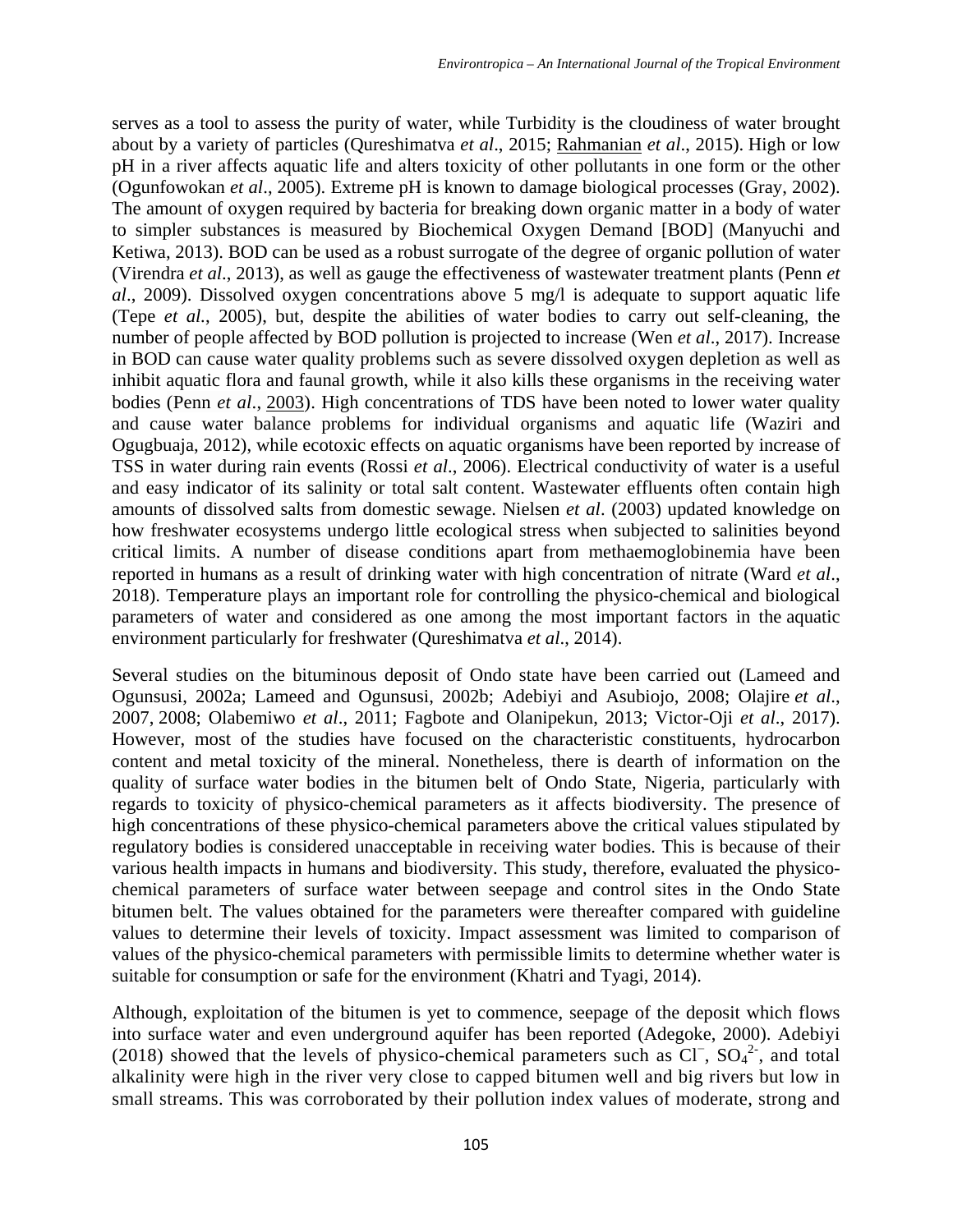weak inter-element correlations respectively between the sets of waters and the Nigerian bitumen deposit, and also established relationships between the deposit and the surface waters. Ogbeibu and Eghaghe (2014) also reported DO and TSS levels which indicate degradation of bitumen polluted water. From the foregoing, the seepage of bitumen may pose a serious threat to the quality of surface water in the Ondo State bitumen belt. This study is therefore, aimed at assessing the risk of surface water pollution occasioned by seepage of bitumen, through the determination of the physico-chemical parameters of the surface waters in the bitumen belt of Ondo State.

## **Materials and Methods**

### *Study site*

The study was carried out at Ode-Irele in Ondo State, southwest of Nigeria (Fig 1). Ode-Irele is located in the Southern fringe of the state between Latitudes  $06^{\circ}$   $16^{\prime}N$  to  $06^{\circ}$   $40^{\prime}$  N and Longitudes  $004^{\circ}47^{\circ}$  E to  $005^{\circ}10^{\circ}$  E.



**Fig 1:** Bitumen exploration belt of Irele local Government Area, Ondo State, Nigeria**. Source.** Ogunsusi and Adeleke (2017)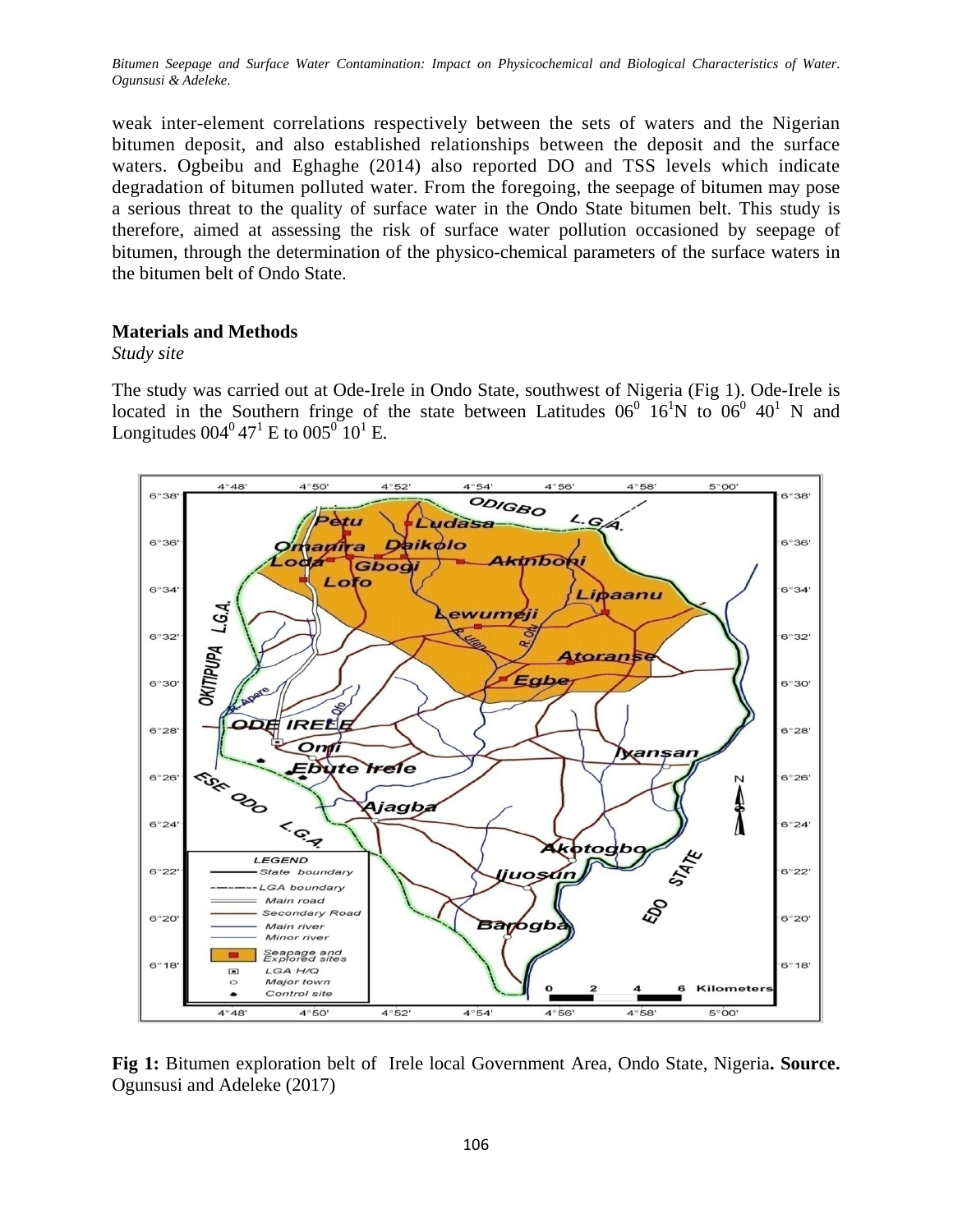## *Sampling Techniques*

Composite water samples were collected to a depth of 30 cm midstream at seepage sites in Loda (S1), Ludasa (S2), Petu (S3), and Omanira (S4). Composite samples of water were also collected at four locations in Ebute-Irele which served as the control site, about 12 km away from the seepage sites. The water samples were collected in plastic bottles and were taken to the Department of Agronomy, University of Ibadan, Nigeria within 12 hours where the samples were then subjected to analysis of physico-chemical and biological characteristics. The sample containers (plastic bottles) were pre-rinsed at least three times with the sample water. Carbonate and bicarbonate (alkalinity) were determined by titrating the water sample with  $H<sub>2</sub>SO<sub>4</sub>$  using phenolphthalein and methyl orange indicators (APHA, 2005). Chloride was determined by titrating the water sample with  $AgNO<sub>3</sub>$  using the potassium mercury thiocyanate method as described by APHA (2005). Sulphur and sulphate were determined using turbidimetric method in APHA (2012) standard methods. Nitrate and ammonia in water extracts were determined using Brucine colorimetric method (Greweling and Peech, 1968). Temperatures were measured in the field using thermometer placed about 15 cm below the water surface. Total solids (TS) in water were determined using APHA (2012) standard methods. Oxygen Balance, Biochemical Oxygen Demand and Chemical Oxygen Demand in Water were determined using the methods described in water analysis using atomic absorption and flame emission spectroscopy by American Chemical Society 1968. Conductivity Test for Salt Concentration in Water to determine total dissolved solids was carried out using the method described by the United States Department of Agriculture, USDA, 1969. The pH of water samples was determined using pH meter immediately after sample collection.

## *Data analysis*

Physico-chemical data from the seepage and control sites were analyzed using descriptive statistics and t-test at  $p < 0.05$ . The associations that exist among physical, chemical and biochemical parameters of surface water were analysed using regressive correlation. Values of parameters obtained were compared between seepage and control sites, and with recommended Federal Environmental Protection Agency (FEPA, 1995) and World Health Organization (WHO, 2011) guidelines. The standard guidelines are useful in assessing the risk of surface water pollution as indicated by Song *et al.* (2013). The risk assessment is also useful for proper management of water (Adhikary *et al*., 2010).

# **Results**

# *Physico-chemical and biological parameters of water in seepage and control sites*

Physico-chemical and biological parameters of the study sites are as presented in Table 1. The results showed that seepage sites had significantly highest mean values of Sulphur, 17.65  $\pm$ 2.82 mg/l; Sulphate  $(SO<sub>4</sub><sup>-2</sup>)$ , 5.99  $\pm$  0.78 mg/l; Chemical Oxygen Demand (COD) 553.58  $\pm$ 343.68 mg/l, Turbidity,  $19.27 \pm 11.97$ NTU and Electrical Conductivity (EC),  $473.25 \pm 189.85$ µS cm<sup>-1</sup> in surface water than 11.42 ± 2.82 mg/l, 3.77 ± 0.78 mg/l, 116.70 ± 8.59 mg/l, 2.34 ± 0.43 mg/l and 203.00  $\pm$  17.47  $\mu$ S cm<sup>-1</sup> respectively in control (p>0.05) (Table 1).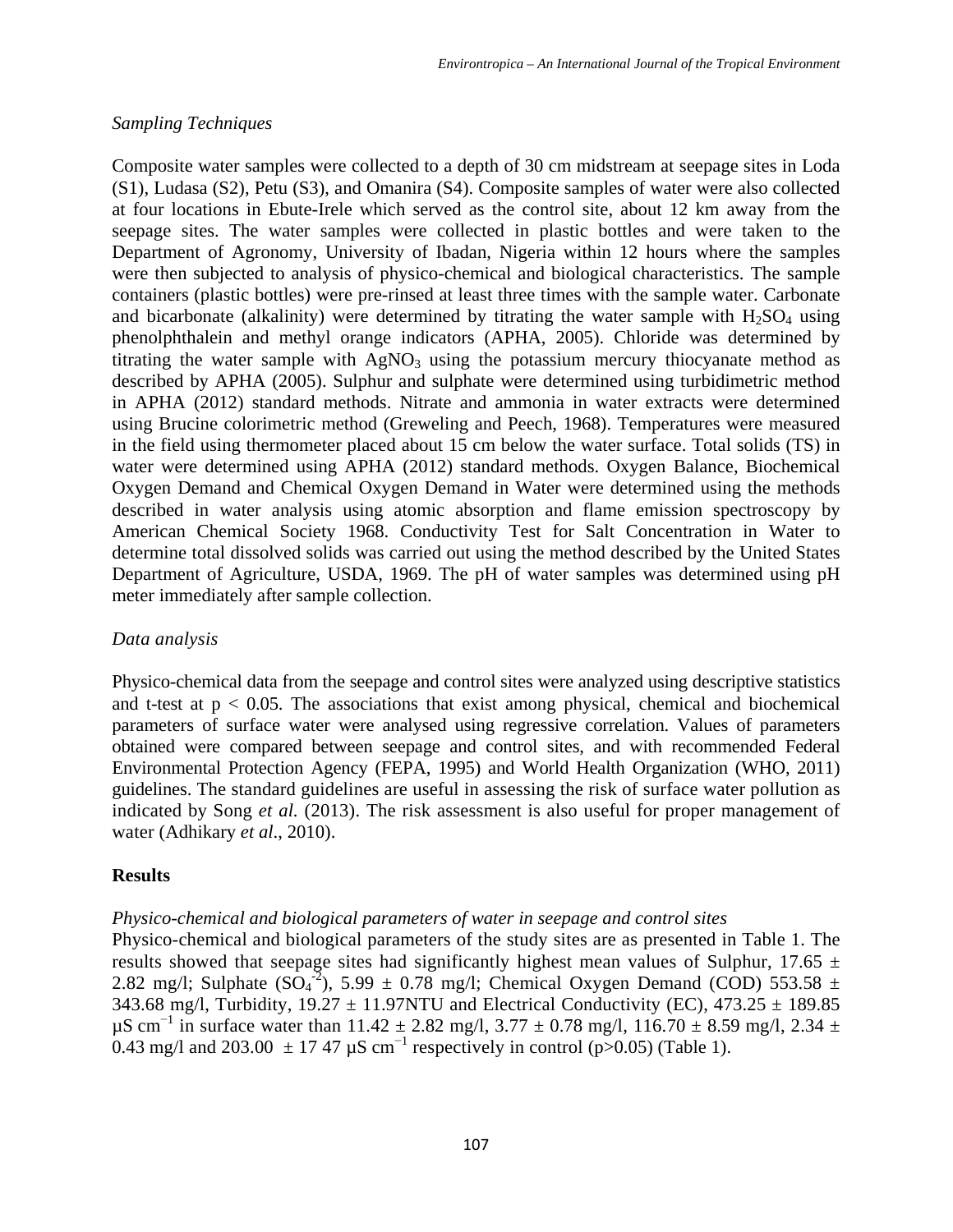| <b>Parameter</b>                          | <b>Mean</b>  | t-value             | df      | P    | SD      |         |             |                |             |  |
|-------------------------------------------|--------------|---------------------|---------|------|---------|---------|-------------|----------------|-------------|--|
|                                           | Seepage Site | <b>Control Site</b> |         |      |         | Seepage | Control     | <b>WHO</b>     | <b>FEPA</b> |  |
|                                           |              |                     |         |      |         | Site    | <b>Site</b> | (2011)         | (1995)      |  |
| $HCO3$ (mg/L)                             | 26.45        | 18.30               | 1.09    | 6    | 0.32    | 14.93   | 1.36        | 50             |             |  |
| $Cl$ (mg/L)                               | 21.00        | 21.60               | 0.33    | 6    | 0.76    | 3.60    | 0.82        | 250            | 250         |  |
| $S$ (mg/L)                                | $17.65*$     | 11.42*              | $3.48*$ | $6*$ | $0.01*$ | 2.82    | 2.20        | 500            |             |  |
| $SO_4^2$ (mg/L)                           | 5.99*        | $3.77*$             | $3.96*$ | $6*$ | $0.01*$ | 0.78    | 0.79        | 250            | 50          |  |
| NH <sub>3</sub> (mg/L)                    | 16.23        | 6.10                | 1.00    | 6    | 0.35    | 20.14   | 0.76        | 1.5            |             |  |
| $NO3$ (mg/L)                              | 29.45        | 11.20               | 1.62    | 6    | 0.16    | 22.40   | 2.01        | 50             |             |  |
| Alkalinity (mg/L)                         | 6.73         | 2.80                | 1.68    | 6    | 0.14    | 4.59    | 0.89        | 150            |             |  |
| $pH$ (mg/L)                               | 5.69         | 6.20                | 1.19    | 6    | 0.28    | 0.83    | 0.19        | 6.9            | 6.9         |  |
| DO(mg/L)                                  | 5.13         | 6.70                | 1.25    | 6    | 0.26    | 2.32    | 0.96        | 6.0            | 20          |  |
| $C$ O D (mg/L)                            | 553.58*      | 116.70*             | $2.54*$ | $6*$ | $0.04*$ | 343.68  | 8.59        | $\overline{4}$ | 40          |  |
| $BOD$ (mg/L)                              | 307.98       | 66.20               | 1.77    | 6    | 0.13    | 272.90  | 11.99       | 10             |             |  |
| $TDS$ (mg/L)                              | 0.10         | 0.08                | 0.57    | 6    | 0.59    | 0.01    | 0.03        | 500            | 2000        |  |
| TSS (mg/L)                                | 0.12         | 0.10                | 0.88    | 6    | 0.41    | 0.03    | 0.02        | <1500          | 30          |  |
| Turbidity(NTU)                            | $20.05*$     | $2.34*$             | 2.88*   | $6*$ | $0.03*$ | 12.56   | 0.43        | $5(100 -$      |             |  |
|                                           |              |                     |         |      |         |         |             | 150)           |             |  |
| <b>Temperature</b> $(^0C)$                | 27.25        | 26.80               | 1.65    | 6    | 0.15    | 0.40    | 0.37        |                | 30          |  |
| Conductivity ( $\mu$ S cm <sup>-1</sup> ) | 473.25*      | 203.00*             | $2.84*$ | $6*$ | $0.03*$ | 189.85  | 17.47       | 25             |             |  |

**Table 1: Physico-Chemical Parameters of Surface Water in Bitumen Seepage and Control Sites**

*Physico-chemical parameters of water and their permissible limits*

The range of values of the physico-chemical parameters of water and their comparison with WHO and FEPA guidelines across the bitumen belt are as presented in Table 2. The range of Bicarbonate ( $HCO<sub>3</sub>$ ) as indicated in Table 2 falls below WHO (2011) guidelines for surface water which is 50 mg/l, while the Chloride (CI) concentration in surface water falls below FEPA (1995) and WHO (2011) guidelines of 250 mg/l. Sulphur range in water across the bitumen belt was found to be lower lower than WHO (2011) limit of 500 mg/l for discharge into surface water. The amount of sulphate  $(SO<sub>4</sub><sup>-2</sup>)$  across all locations was lower than FEPA (1995) and WHO (2011) guidelines of 50 mg/l and 250 mg/l respectively for discharge into surface water. While the level of Ammonia (NH3) across the bitumen was higher than the WHO (2011) permissible limit of 1.5 mg/l, the concentration of Nitrate  $(NO<sub>3</sub>)$  in surface water of the bitumen belt falls below WHO (2011) guidelines of 50 mg/l.

The range of alkalinity across the bitumen belt is far below the WHO  $(2011)$  guidelines of  $< 150$ . The range of pH across the Bitumen Belt falls below WHO (2011) and FEPA (1995) guidelines of 6.9, while the Dissolved Oxygen (DO) across all locations was low when compared with FEPA (1995) guideline of 20 mg/l. However, the upper limit of DO was higher than WHO (2011) guideline of 6.0 mg/l. Values for COD across the bitumen belt was higher than FEPA (1995) (40.00 mg/l) and WHO (2011) permissible limit of 4.00 mg/l, while Biological Oxygen Demand (BOD) were higher than WHO (2011) permissible limit of 10 mg/l.

The level of Total Dissolved Solids (TDS) in all locations all fall far below WHO (2011) and FEPA (1995) guidelines of 500 mg/l and 2000 mg/l respectively. The Total Suspended Solids (TSS) was below FEPA (1995) and WHO (2011) guidelines of 30 mg/l and  $\lt 1500$  mg/l respectively. The lower range of Turbidity was below WHO (2011) guideline of 5 NTU, with the upper range higher than that of the guideline. The Temperature across all locations all fall below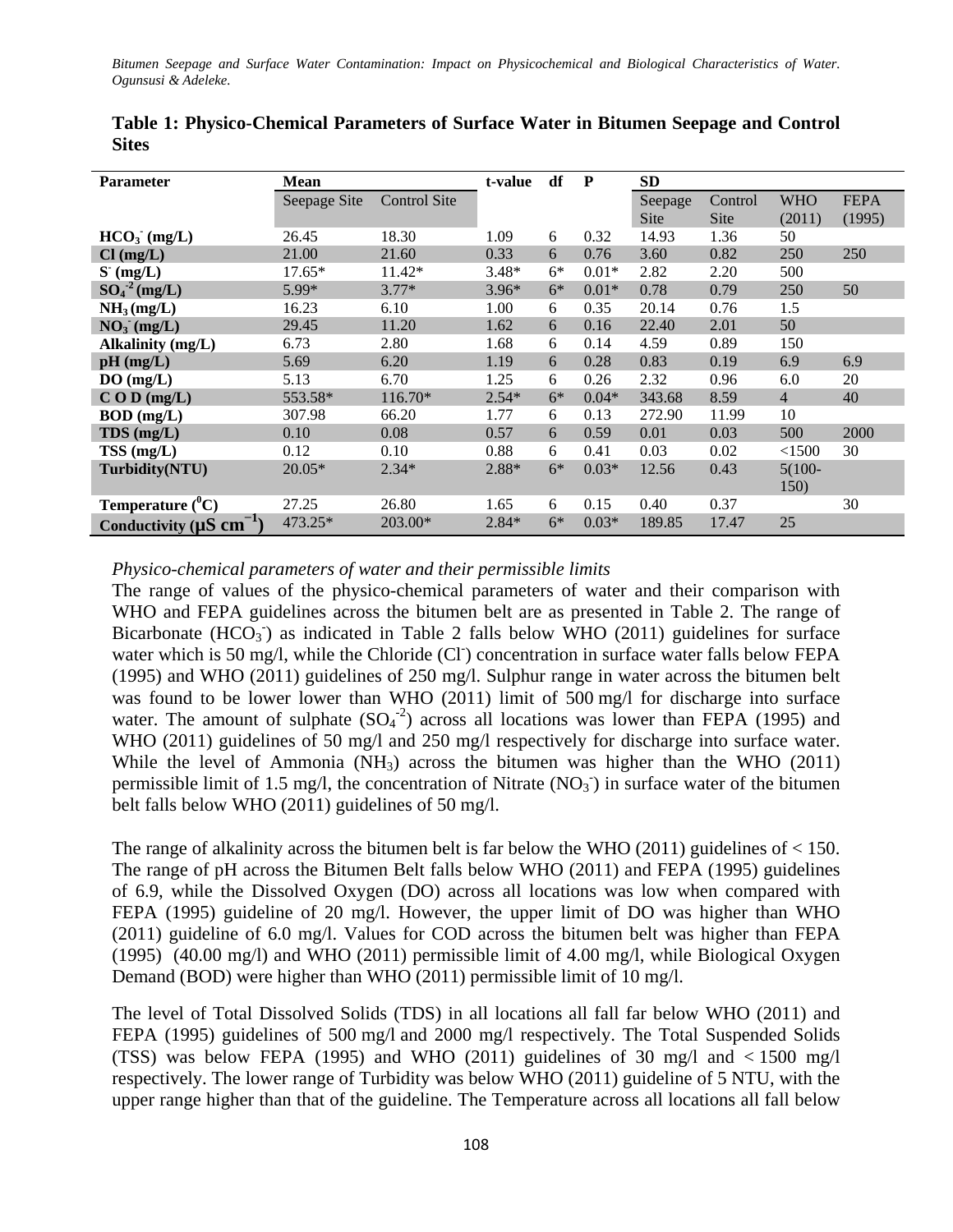FEPA (1995) recommended standard of 30 °C. The Electrical Conductivity (EC) of water across all locations was higher than WHO (2011) guideline of 25  $\mu$ S cm<sup>-1</sup>.

| <b>Parameter</b>                      | S1     | S <sub>2</sub> | S <sub>3</sub> | <b>S4</b> | Mean   | C1     | C <sub>2</sub> | C <sub>3</sub> | C <sub>4</sub> | Mean   | WHO<br>(2011)     | <b>FEPA</b><br>(1995) |
|---------------------------------------|--------|----------------|----------------|-----------|--------|--------|----------------|----------------|----------------|--------|-------------------|-----------------------|
| HCO <sub>3</sub><br>(mg/L)            | 18.30  | 18.30          | 48.80          | 20.40     | 26.45  | 17.40  | 19.20          | 16.90          | 19.70          | 18.30  | 50                |                       |
| $\mathbf{C}\mathbf{\Gamma}$<br>(mg/L) | 25.20  | 18.00          | 18.00          | 22.80     | 21.00  | 22.40  | 20.80          | 21.00          | 22.20          | 21.60  | 250               | 250                   |
| $S^{\dagger}$<br>(mg/L)               | 16.08  | 17.77          | 21.56          | 15.19     | 17.65  | 9.13   | 13.71          | 10.00          | 12.84          | 11.42  | 500               |                       |
| $SO_4^{-2}$<br>(mg/L)                 | 5.31   | 5.86           | 7.11           | 5.66      | 5.99   | 3.09   | 4.45           | 3.07           | 4.47           | 3.77   | 250               | 50                    |
| NH <sub>3</sub><br>(mg/L)             | 5.60   | 46.30          | 4.20           | 8.80      | 16.23  | 5.18   | 7.02           | 6.21           | 5.99           | 6.10   | 1.5               |                       |
| NO <sub>3</sub><br>(mg/L)             | 9.60   | 51.26          | 46.20          | 10.60     | 29.45  | 9.01   | 13.39          | 10.08          | 12.32          | 11.20  | 50                |                       |
| <b>Alkalinity</b><br>(mg/L)           | 2.40   | 7.00           | 13.00          | 4.50      | 6.73   | 2.01   | 3.59           | 3.55           | 2.05           | 2.80   | 150               |                       |
| $pH$ (mg/L)                           | 4.95   | 6.45           | 5.00           | 6.37      | 5.69   | 6.41   | 5.99           | 6.10           | 6.30           | 6.20   | 6.9               | 6.9                   |
| $DO$ (mg/L)                           | 7.30   | 3.60           | 2.70           | 6.90      | 5.13   | 6.40   | 7.00           | 5.56           | 7.84           | 6.70   | 6.0               | 20                    |
| $\text{COD}$ (mg/L)                   | 112.40 | 765.60         | 878.50         | 457.80    | 553.58 | 122.90 | 108.20         | 125.20         | 110.50         | 116.70 | $\overline{4}$    | 40                    |
| $BOD$ (mg/L)                          | 61.30  | 498.20         | 586.00         | 86.40     | 307.98 | 72.20  | 52.80          | 79.60          | 60.20          | 66.20  | 10                |                       |
| TDS (mg/L)                            | 0.09   | 0.08           | 0.09           | 0.09      | 0.09   | 0.09   | 0.07           | 0.05           | 0.11           | 0.08   | 500               | 2000                  |
| TSS(mg/L)                             | 0.09   | 0.09           | 0.14           | 0.14      | 0.12   | 0.11   | 0.09           | 0.08           | 0.12           | 0.10   | < 1500            | 30                    |
| <b>Turbidity/NTU</b>                  | 1.86   | 28.62          | 24.86          | 24.86     | 20.05  | 2.04   | 2.64           | 2.77           | 1.91           | 2.34   | $5(100 -$<br>150) |                       |
| Temperature $(^0C)$                   | 27.60  | 27.60          | 26.90          | 26.90     | 27.25  | 26.40  | 27.20          | 26.60          | 27.00          | 26.80  |                   | 30                    |
| $EC$ ( $\mu$ S cm <sup>-1</sup> )     | 196.00 | 627.00         | 535.00         | 535.00    | 473.25 | 190.00 | 216.00         | 186.00         | 220.00         | 203.00 | 25                |                       |

**Table 2**. Physical, Chemical and Biological Parameters of Water

*Associations among Physico-chemical and Biochemical Parameters of Water in Ondo State Bitumen Belt*

The various associations that exist among physico-chemical and biochemical parameters of surface water are as shown in Table 3. The result shows the following positive associations: Bicarbonate in water positively correlated with each of Sulphur, Sulphate, Nitrate, Alkalinity, Total Dissolved Solutes, Total Suspended Solute, Turbidity, Conductivity, Chemical Oxygen Demand, and Biological Oxygen Demand. As the levels of these parameters rise in water, so did that of Bicarbonate. The rise was, however, statistically significant between Bicarbonate and Alkalinity ( $p < 0.05$ ).

The association between Chloride and Dissolved Oxygen was found to be significant  $(p<0.05)$ . The levels of the two parameters in water were found to rise and fall at the same time. The following parameters in water –  $SO_4^2$ , NH<sub>3</sub>, NO<sub>3</sub><sup>-</sup> and alkalinity; TDS, TSS, Turbidity, Temperature, Conductivity, COD and BOD have positive association with S. The level of S in water along with each of the parameters rises and falls together. The rise and fall in the levels of S and SO<sub>4</sub><sup>-2</sup> in water is, however, more significant than those of others ( $p < 0.05$ ).

 $SO_4^{-2}$  level in water across the bitumen belt is positively correlated with the levels of NH<sub>3</sub>, NO<sub>3</sub><sup>-</sup>, and alkalinity, TDS, TSS, Turbidity, Temperature, Conductivity, COD and BOD. The levels of each of the parameters in water positively influenced  $SO_4^2$  presence. NH<sub>3</sub> increases or decreases steadily with increasing or decreasing levels of  $NO<sub>3</sub>$ , alkalinity, turbidity and temperature. Nitrate was found to be positively associated with levels of alkalinity, TDS, turbidity,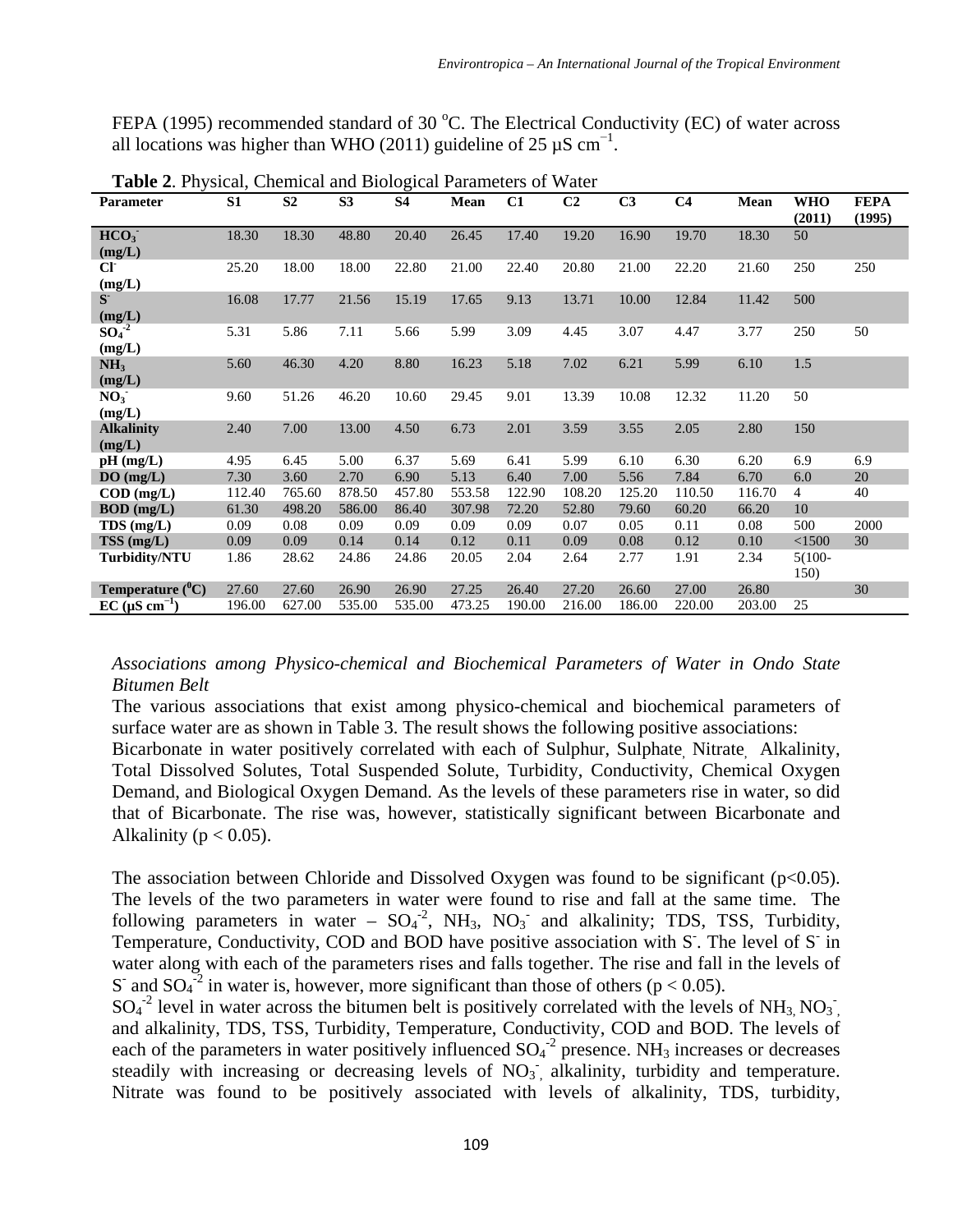temperature, Conductivity, COD and BOD.  $NO<sub>3</sub>$  level present in water of the bitumen belt rises and falls with increasing and decreasing levels of these parameters alkalinity, TDS, turbidity, temperature, Conductivity, COD and BOD. The association between  $NO<sub>3</sub>$  and COD is significant,  $(p < 0.05)$ .

Alkalinity in water positively correlates with TDS, TSS, turbidity, conductivity, COD and BOD. The relationship between alkalinity and each of COD and BOD is significant,  $(p < 0.05)$ . The levels of TDS fall far below WHO (2011) guideline of 500 mg/L and FEPA (1995) guideline of 2000 mg/L. Levels of TSS, turbidity, conductivity, COD and BOD positively influenced an increase or decrease of TDS in water across the Bitumen belt.

Turbidity, Conductivity, DO, COD and pH of water are positively correlated with the amount of TSS in water. Increase and or decrease in temperature, conductivity, COD, BOD and pH also affect rise and fall of turbidity. The positive association between turbidity and conductivity was, however, found to be significant ( $p < 0.05$ ).

Temperature of water also positively correlates with the conductivity, COD and BOD. The COD, BOD and pH were positively associated with the conductivity, with correlation between conductivity and COD being significant ( $p < 0.05$ ).

DO also positively correlates with pH. The DO and pH in water were seen to rise and fall together. COD also decreases and increases with falls and rises in BOD and pH. However, the association between COD and BOD was significant ( $p < 0.05$ ).

The results showed the following negative associations:  $HCO<sub>3</sub>$  in water across the Bitumen Belt is negatively correlated with each of the following parameters  $-CI$ , S, NH<sub>3,</sub> Temperature, DO and pH. As  $HCO_3^-$  rises, S, NH<sub>3</sub>, Temperature, DO and pH decreases. However,  $HCO_3^-$  dropped with increasing Cl

Chloride in water of the bitumen belt was negatively correlated with each of S,  $SO_4^{-2}$ , NH<sub>3,</sub> NO<sub>3</sub><sup>-</sup>, alkalinity, TDS, TSS, Turbidity, Temperature, Conductivity, COD, BOD, DO and pH. The association between Cl- and each of  $NO<sub>3</sub>$ , BOD and DO are significant. Chloride increased with decreasing S,  $SO_4^{-2}$ , NH<sub>3,</sub> NO<sub>3</sub>, alkalinity, TDS, and TSS, while Cl also decreased with increasing Temperature and Conductivity.

Sulphur was negatively correlated with each of DO and pH. As S<sup>-</sup> increases, DO and pH in water decreases. In addition  $SO_4^2$  was negatively correlated with each of DO and pH. As  $SO_4^2$  level increases in water, pH decreases. As  $SO_4^2$  decreases, DO increased and vice versa.

Nitrate was correlated with each of DO, TDS and pH. The relationship between  $NO<sub>3</sub>$  and DO was, however, significant. As  $NO<sub>3</sub>$  increased in water, DO, TDS and pH decreased. The association between alkalinity and each of DO and pH was negative, but the association with DO is significant ( $p < 0.05$ ). As DO and  $pH$  rises in water, alkalinity level decreased. Total Dissolved Solute (TDS) in water is negatively correlated with each of Temperature, DO and pH. The association between TDS and DO was significant ( $p < 0.05$ ). As the temperature, DO and  $pH$ rises in water, TDS decreased. Total Suspended Solute, TSS, was negatively correlated with each of NH<sub>3,</sub> NO<sub>3</sub><sup>-</sup>, Temperature and BOD. TSS was found to fall with increasing quantities of NH<sub>3</sub>, NO3, Temperature and BOD.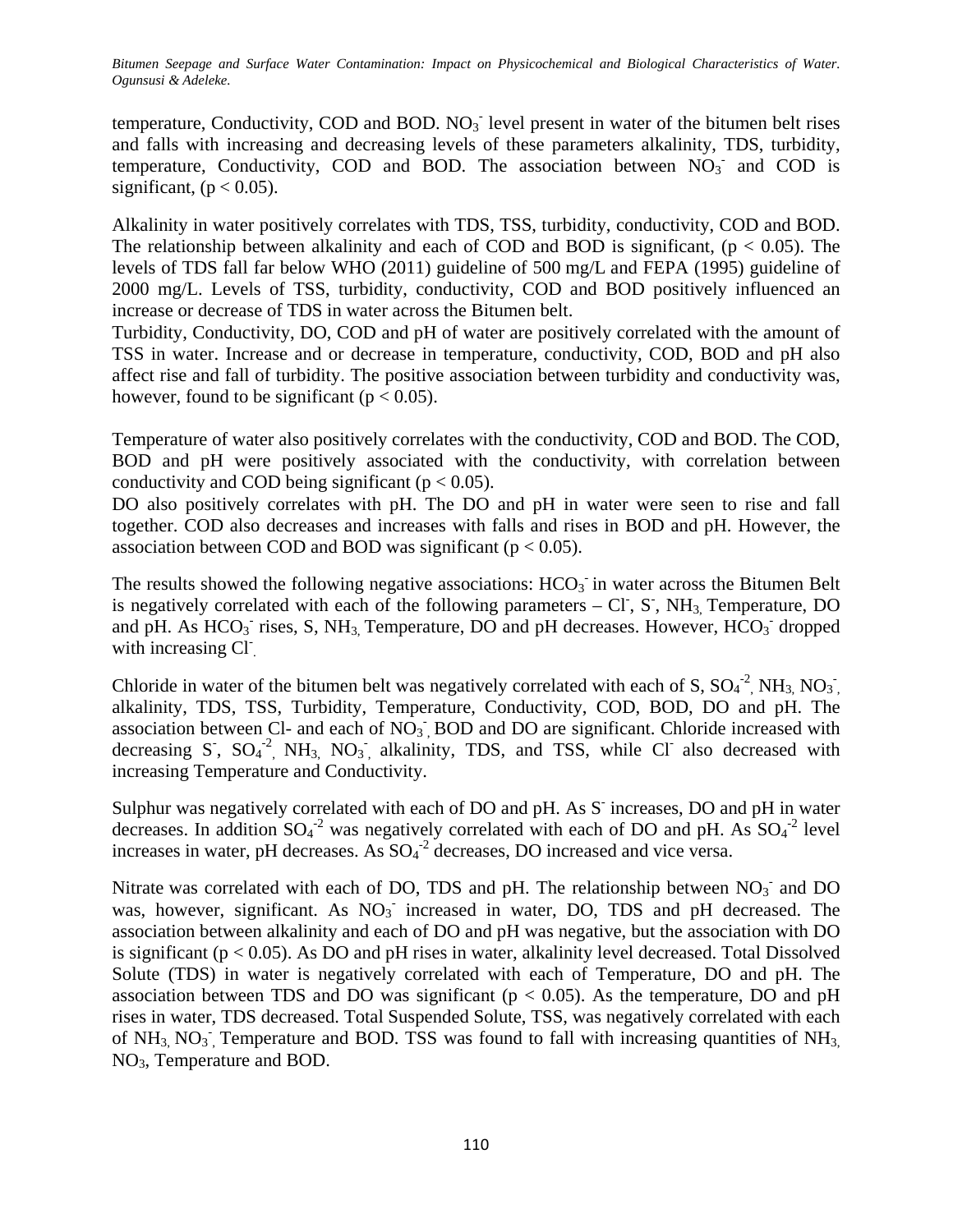Dissolved oxygen, DO, shows negative correlation with each of NH<sub>3,</sub> Turbidity, Temperature, Conductivity and COD. The association between DO and COD is significant ( $p < 0.05$ ). DO rises with decreasing  $NH_3$  and turbidity, while the pH of water samples has negative correlation with each of Temperature and BOD. As Temperature and BOD rise, pH decreases. The lower range of pH (4.95) and the upper range (6.37) across the Bitumen Belt fall below WHO (2011) and FEPA (1995) recommended standard of 6.90.

**Table 3.** Associations among Physical, Chemical and Biochemical Parameters of Water in Ondo State Bitumen Belt

| Variabl            | Physical, Chemical and Biochemical Characteristics |          |             |         |                 |                 |           |           |            |         |          |            |            |                      |             |                      |
|--------------------|----------------------------------------------------|----------|-------------|---------|-----------------|-----------------|-----------|-----------|------------|---------|----------|------------|------------|----------------------|-------------|----------------------|
| e                  | HC<br>$\mathbf{O}_3$                               | CI       | $S^{\cdot}$ | $SO4-2$ | NH <sub>3</sub> | NO <sub>3</sub> | <b>DO</b> | $\bf COD$ | <b>BOD</b> | pH      | Alkal.   | <b>TDS</b> | <b>TSS</b> | <b>Turbi</b><br>dity | <b>Temp</b> | cond<br>uctivi<br>ty |
| HCO <sub>3</sub>   | 1.00                                               | $-0.54$  | 0.78        | 0.75    | $-0.33$         | 0.52            | $-0.70$   | 0.66      | 0.68       | $-0.57$ | $0.91*$  | $0.99*$    | 0.38       | 0.29                 | $-0.07$     | 0.57                 |
| $Cl^{\dagger}$     | $\sim$<br>0.54                                     | 1.00     | $-0.56$     | $-0.50$ | $-0.52$         | $-0.92*$        | $0.94*$   | $-0.86$   | $-0.91*$   | $-0.20$ | $-0.80$  | $-0.41$    | $-0.02$    | $-0.66$              | $-0.07$     | $-0.80$              |
| $S-$               | 0.78                                               | $-0.56$  | 1.00        | $0.97*$ | 0.16            | 0.76            | $-0.80$   | 0.83      | 0.84       | $-0.51$ | 0.88     | 0.79       | 0.14       | 0.57                 | 0.50        | 0.77                 |
| $SO_4^{\text{-2}}$ | 0.75                                               | $-0.50$  | $0.97*$     | 1.00    | 0.12            | 0.67            | $-0.72$   | 0.84      | 0.77       | $-0.41$ | 0.84     | 0.77       | 0.34       | 0.67                 | 0.39        | 0.82                 |
| NH <sub>3</sub>    | $\sim$<br>0.33                                     | $-0.52$  | 0.16        | 0.12    | 1.00            | 0.63            | $-0.43$   | 0.44      | 0.46       | 0.54    | 0.09     | $-0.41$    | $-0.43$    | 0.57                 | 0.53        | 0.46                 |
| NO <sub>3</sub>    | 0.52                                               | $-0.92*$ | 0.76        | 0.67    | 0.63            | 1.00            | $-0.97*$  | $0.90*$   | $0.98*$    | $-0.01$ | 0.81     | 0.43       | $-0.16$    | 0.68                 | 0.44        | 0.83                 |
| Alkal.             | 0.91<br>$\frac{1}{2}$                              | $-0.80$  | 0.88        | 0.84    | 0.09            | 0.81            | $-0.92*$  | $0.90*$   | $0.91*$    | $-0.31$ | 1.00     | 0.86       | 0.29       | 0.60                 | 0.11        | 0.83                 |
| <b>TDS</b>         | 0.99<br>$\ast$                                     | $-0.41$  | 0.79        | 0.77    | $-0.41$         | 0.43            | $-0.61$   | 0.59      | 0.61       | $-0.67$ | 0.86     | 1.00       | 0.40       | 0.23                 | $-0.02$     | 0.51                 |
| <b>TSS</b>         | 0.38                                               | $-0.02$  | 0.14        | 0.34    | $-0.43$         | $-0.16$         | 0.02      | 0.27      | $-0.04$    | 0.14    | 0.29     | 0.40       | 1.00       | 0.44                 | $-0.64$     | 0.39                 |
| Turbidi<br>ty      | 0.29                                               | $-0.66$  | 0.57        | 0.67    | 0.57            | 0.68            | $-0.64$   | 0.87      | 0.66       | 0.39    | 0.60     | 0.23       | 0.44       | 1.00                 | 0.11        | $0.94*$              |
| Temp.              | $\overline{\phantom{a}}$<br>0.07                   | $-0.07$  | 0.50        | 0.39    | 0.53            | 0.44            | $-0.29$   | 0.22      | 0.37       | $-0.36$ | 0.11     | $-0.02$    | $-0.64$    | 0.11                 | 1.00        | 0.16                 |
| Conduc<br>tivity   | 0.57                                               | $-0.80$  | 0.77        | 0.82    | 0.46            | 0.83            | $-0.84$   | $0.98*$   | 0.85       | 0.14    | 0.83     | 0.51       | 0.39       | $0.94*$              | 0.16        | 1.00                 |
| D <sub>O</sub>     | $\sim$<br>0.70                                     | $0.94*$  | $-0.80$     | $-0.72$ | $-0.43$         | $-0.97*$        | 1.00      | $-0.92*$  | $-1.0*$    | 0.12    | $-0.92*$ | $-0.61$    | 0.02       | $-0.64$              | $-0.29$     | $-0.84$              |
| <b>COD</b>         | 0.66                                               | $-0.86$  | 0.83        | 0.84    | 0.44            | $0.90*$         | $-0.92*$  | 1.00      | $0.93*$    | 0.02    | $0.90*$  | 0.59       | 0.27       | 0.87                 | 0.22        | $0.98*$              |
| <b>BOD</b>         | 0.68                                               | $0.91*$  | 0.84        | 0.77    | 0.46            | 0.98            | $-1.00*$  | $0.93*$   | 1.00       | $-0.15$ | $0.91*$  | 0.61       | $-0.04$    | 0.66                 | 0.37        | 0.85                 |
| pH                 | 0.57                                               | $-0.20$  | $-0.51$     | $-0.41$ | 0.54            | $-0.01$         | 0.12      | 0.02      | $-0.15$    | 1.00    | $-0.31$  | $-0.67$    | 0.14       | 0.39                 | $-0.36$     | 0.14                 |

*\*Correlations that are significant at p < 0.05*

#### **Discussion**

The mean values of Sulphur, Sulphate, Chemical Oxygen Demand, Turbidity and Electrical Conductivity in surface water of bitumen seepage site which are significantly higher than the control shows that these parameters in the water samples could have been generated from bitumen seepages. The range of  $HCO<sub>3</sub>$  level which was found to be lower than the WHO (2011) guideline, cannot cause any environmental hazard. The bicarbonates of magnesium and calcium that are standard alkaline constituents found in almost all surface and ground water bodies, affect alkalinity and hardness of water, which makes the water unsuitable for drinking purpose (Mohsin *et al*. 2013). The Chloride levels which fall below the recommended standards of FEPA (1995) and WHO (2011) cannot pose any potential environmental hazard. Finding of Larson and Belovsky (2013) showed that richness of aquatic species was most negatively affected by salinity. Also the finding of Nielsen *et al*. (2003) revealed that freshwater ecosystems undergo little ecological stress when subjected to salinities beyond critical limits. Sulphur level in surface water across the bitumen belt was lower than WHO (2011) limit for discharge into surface water. Therefore, this low level of sulphur in the form of sulphide may not pose any potential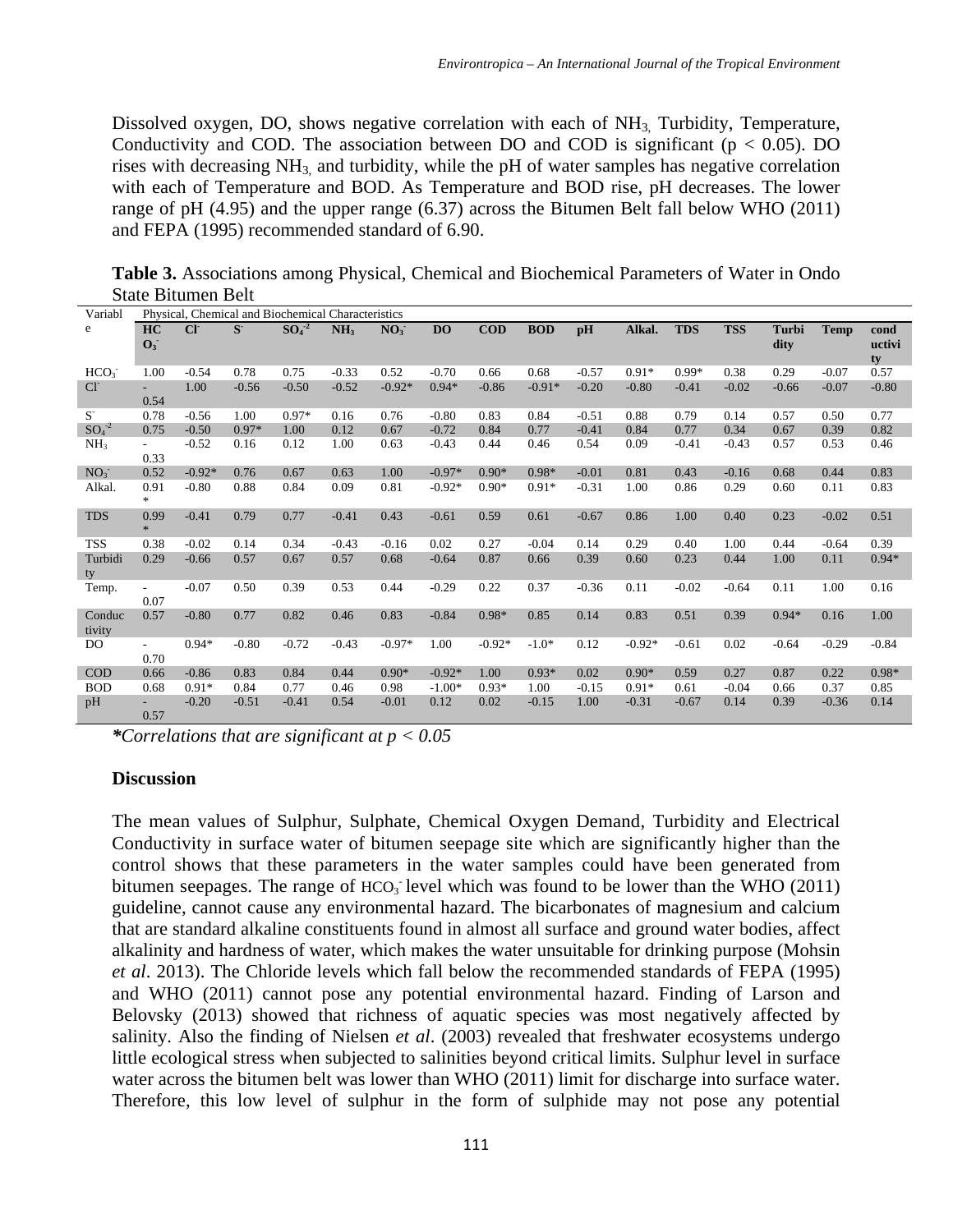environmental hazards, despite the higher level of sulphur in the seepage site over the control. Barrett *et al*. (1999) revealed that water containing sulphur tastes bitter and in severe cases, because of its characteristic laxative property, results in dehydration. This foul taste and associated medical conditions serve as an identification of potential sulphur-contaminated groundwater and needs immediate isolation and treatment. Sulphate levels fall below FEPA (1995) and WHO (2011) recommended standards. Even with the attendant significant increase of sulphur levels in the study area over the control, the amount of  $SO_4^2$  that is leached into aquatic environment may not be enough to cause any potential environmental hazard. Sulphate pollution can lead to higher availability of nutrients and potentially toxic compounds in wetlands (Geurts *et al.* 2009). The range of values for  $NO<sub>3</sub>$  across the bitumen belt falls below WHO (2011) recommended standard of 50 mg/L. Notwithstanding, Ward *et al*. (2018) reported potential health risk from nitrate in drinking water above threshold, which may give rise to a condition known as methaemoglobinemia and other disease conditions.

The toxic level of  $NH_3$  is possibly a reflection of the high rate of organic decomposition in the study area, since its level is not significantly different from that of the control. This can pose a potential environmental hazard. This finding, however, is not in tandem with that of Fadiran and Dube (2009) in which ammonia in surface water and effluents were below permissible limits. The level of alkalinity across the bitumen belt far below the permissible limit set up by CPCB (Kumar and Puri, 2012). It was emphasized that alkalinity is primarily due to carbonate, bicarbonate and hydroxide contents. Alkalinity is used in the interpretation and control of water and waste water processes. The low level of alkalinity is in agreement with Ayandiran *et al*. (2018) in his finding on water quality assessment of bitumen polluted water in Ondo State. The levels of TDS in all locations across the bitumen belt fall far below the WHO (2011) guideline of 500 mg/L and FEPA (1995) recommended standard of 2000 mg/L. The low level of TDS indicates that TDS in the aquatic environment across the bitumen belt at present may not pose any potential threat to environment. This low level is in contrast with Israel *et al.*, (2008) that petrochemical effluents contained very high concentration of TDS. Akan (2008), however, also affirmed that TDS of soils irrigated with wastewater was higher than the maximum permissible limits set by Federal Environmental Protection Agency (FEPA, 1995), Nigeria. Low level of TSS in aquatic medium implies that it does not at present pose any potential environmental hazard. This low level contrasts with Israel *et al.* (2008), that petrochemical effluents contained significant concentrations of TSS, as well as Makwe and Chup (2013) in which TSS in groundwater exceeded WHO (2011) guideline of >1,500mg/L and FEPA (1995) guideline of 30mg/L. High turbidity level in water as indicated in the upper range in the study area is in tandem with Waziri and Ogugbuaja (2012) that rainfall and river flow are related to turbidity. The level of turbidity is significantly higher in seepage site than the control. This could be ascribed to runoff from bitumen seepages and exploratory activities, as could be brought about by the high rainfall characteristic of the tropics. The low temperature range recorded for this study is in line with Ayandiran *et al*., (2018). A lower temperature level in the aquatic medium is a reflection of its inability to enhance the growth of micro-organisms. But, the lower temperature may have reduced taste, odour, and colour. The surface water in the bitumen belt was discovered to be very clean and is mostly used for domestic purposes by the local population. Since the electrical conductivity of surface water is higher than that of control and WHO (2011) guide level, it does mean that the water contains high amounts of ions (APHA, [2005:](https://www.ncbi.nlm.nih.gov/pmc/articles/PMC5069212/#CR2) Jain *et al*., [2005;](https://www.ncbi.nlm.nih.gov/pmc/articles/PMC5069212/#CR15) Asare-Donkor *et al*., 2016). This condition will pose health hazard (Fatoki and Awofulu [2003](https://www.ncbi.nlm.nih.gov/pmc/articles/PMC5069212/#CR11)). High electrical conductivity of surface water in the bitumen belt could, therefore, be of potential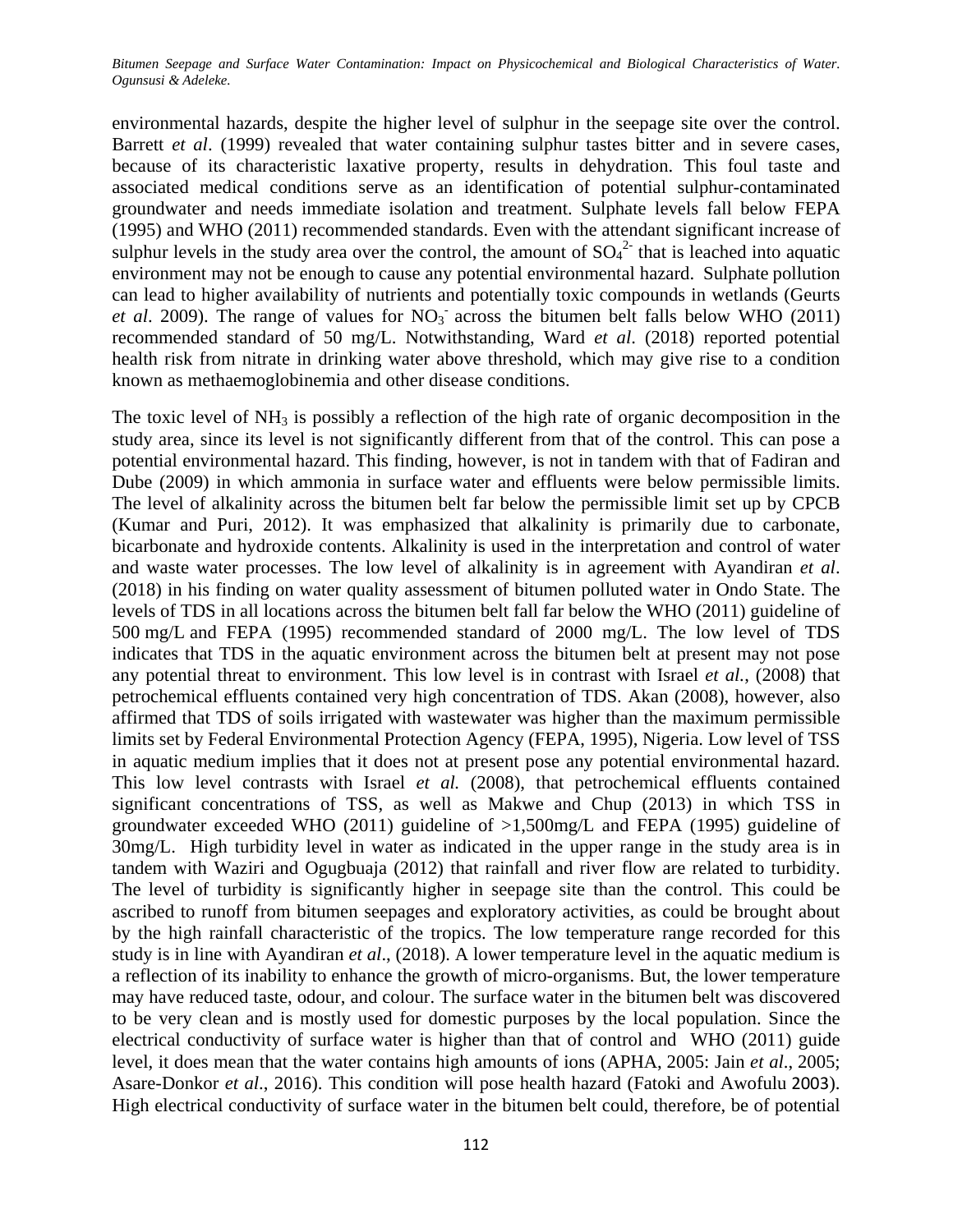environmental threat. Electrical conductivity of water (Kumar and Sinha, 2010) is a useful and easy indicator of its salinity or total salt content. The result of high amounts of dissolved salts in bitumen seepage site over that of the control is in conformity with Ololade and Ajayi (2009). High salt concentrations in waste effluents (Akan, 2008) can increase the salinity of the receiving water, which may result in adverse ecological effects on aquatic biota. The level of DO which is a measure of the degree of pollution by organic matter, the destruction of organic substances as well as the self purification capacity of water body this parameter which falls below FEPA (1995) guideline and was lower than that of control site is corroborated by Mkawe and Chup (2013) and Ayandiran *et al*. (2018). It is also in tandem with the finding of Sasikala *et al*. (2015) that the DO level of  $5.0 - 8.0$  mg/L in a surface water body is an important indicator of its health. The presence of DO in water is necessary for maintaining favorable conditions for growth and reproduction of a normal population of fish and other aquatic life. COD is a measure of biochemical activities taking place in aquatic medium and oxygen depletion capacity of a water sample contaminated with organic waste matter. The COD in the study area was high. The findings of Makwe and Chup (2013), Tawati *et al*. (2018), and Israel *et al*. (2008) revealed that petrochemical effluent contained significant concentration of COD. Akan (2008) also confirmed that COD of soils irrigated with wastewater was higher than the guideline set by FEPA (1995). BOD is the dissolved oxygen used by micro-organisms in the biological oxidation of organic matter. The BOD level of surface water across the bitumen belt prior to development is higher than FEPA (1995) guideline, it could then be deduced that BOD in this area may, therefore, be a potential environmental hazard. The level of BOD which is insignificantly higher in seepage site over that of control shows that the toxic level could only have come from organic compounds in water as they are the most commonly used parameters for characterizing wastewaters (Abdalla and Hamman, 2014). The pH across the Bitumen Belt fall below WHO (2011) and FEPA (1995) guidelines which are still within the buffer zone, an indication that the surface waters contains a weak acid and its conjugate base. This low level agreed with the finding of Ayandiran *et al*. (2018) in his finding on water quality assessment of bitumen polluted water in Ondo State. The low pH may not have negative effects on aquatic life and biological processes or alter toxicity of other pollutants (Gray, 2002; Ogunfowokan *et al*., 2005).

The significant association between DO and BOD ( $p < 0.05$ ) in this study is a further confirmation of DWAF(1996), that BOD is also taken as a measure of the concentration of organic matter present in any water. The greater the decomposable matter present, the greater the oxygen demand and the greater the BOD values.

The positive association between Sulphur and each of  $SO_4$ ,  $NH_3$ ,  $NO_3$ , and alkalinity, as well as TDS, TSS, turbidity, temperature, conductivity, COD and BOD is a reflection that each one of these parameters rises and falls with the level of Sulphur. But, this association was significant with SO<sub>4</sub>. This positive association of Sulphur with each of the parameters can, therefore, be used as a yardstick in estimating the presence of these parameters in surface water.

The positive correlation of  $SO_4^2$  with each of NH<sub>3,</sub> NO<sub>3</sub>, and alkalinity, TDS, TSS, turbidity, temperature, conductivity, COD and BOD shows that each of the parameters rises and falls with the level of  $SO_4$ . Consequently,  $SO_4$  can be used to estimate the amount of the parameters in polluted water.

The level of COD also decreases and increases with falls and rises in the levels of BOD and pH, but the association between COD and BOD were significant. Abdalla and Hamman (2014)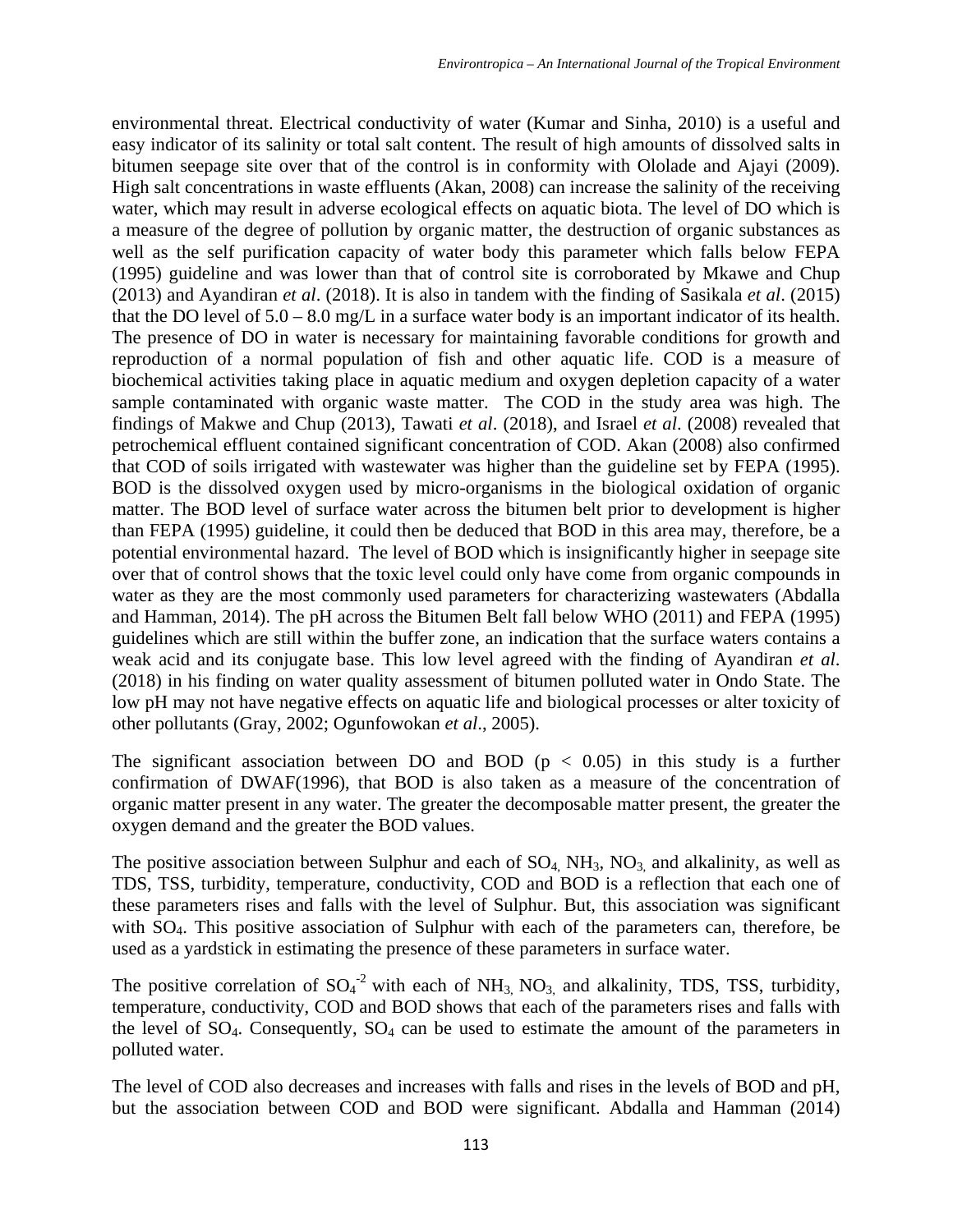reported that COD is similar in function to BOD because they both measure the amount of organic compounds in water and they are the most commonly used parameters for the characterization of wastewaters. COD is also used to estimate BOD because a strong correlation exists between both parameters (Ajayi *et al*., 2016).

Furthermore, the level of turbidity increases and or decreases with rise or fall in temperature, conductivity, COD, BOD and pH, and was particularly significant with conductivity. Because of this correlation, turbidity can be used to estimate the amount of the parameters in polluted water.

## **Conclusion**

The statistics obtained from the physico-chemical analysis of the surface water samples in the bitumen belt of Ondo State, Nigeria clearly indicates that the difference in values of sulphur, sulphate, Chemical Oxygen Demand and turbidity in surface water of bitumen seepage sites and those of the control were statistically significant, with those of the seepage sites being higher. Therefore, the parameters should be closely monitored. This is to ensure that these parameters do not accumulate in the surface waters beyond the permissible limits.

The surface water has its lower limit of DO and turbidity falling below WHO (2011) guideline, while the upper range is higher. The levels of  $NH<sub>3</sub>$  COD, BOD and electrical conductivity in surface water across the bitumen belt determined in this study were found to be higher than FEPA, 1995 and WHO, 2011's guidelines The levels of these substances should be closely monitored particularly during the exploitation of the bitumen deposits.

The parameters with which each of sulphur, sulphate, COD, and turbidity has positive correlations especially that are statistically significant should be closely monitored.

# **References**

- Abdalla, K .Z. and Hamman, G. (2014). Correlation between biochemical oxygen demand and chemical oxygen demand for various wastewater treatment plants in Egypt to obtain the b biodegradability indices. *International Journal of Sciences: Basic and Applied Research (IJSBAR),* 13(1): 42 – 48.
- Adebiyi, F. M. and Asubiojo, O. I. (2008). Assessment of element accumulation from bitumen deposit by vegetation using Energy Dispersive X-Ray Fluorescence (EDXRF) spectroscopy technique. Chemistry Ecology, 24(6): 423-435. Doi:10.1080/02757540802497467
- Adegoke, O. S. (2000). Historical Perspectives of Bitumen/Tar Sand Development in Southwestern Nigeria. *Scientific Proceedings of International Summit on Bitumen in Nigeria*, 14-16<sup>th</sup> November, 2000, Akure, Nigeria.
- Adhikary, P. P., Chandrasekharan, H., Chakraborty, D. and Kamble, K. (2010). Assessment of groundwater pollution in West Delhi, India using geostatistical approach. *Environment Monitoring and Assessment*, 167(1-4): 599-615. [https://doi.org/10.1007/s10661-009-](https://doi.org/10.1007/s10661-009-1076-5) [1076-5](https://doi.org/10.1007/s10661-009-1076-5)
- Ajayi, A. A., Peter-Albert, C. F., Ajojesu, T. P., Bishop, S. A., Olasehinde, G. I. and Siyanbola, T. O. (2016). Biochemical oxygen demand and carbonaceous oxygen demand of the Covenant University sewage oxidation pond. *Covenant Journal of Physical and Life Sciences (CJPL)*, 4(1): 11-19.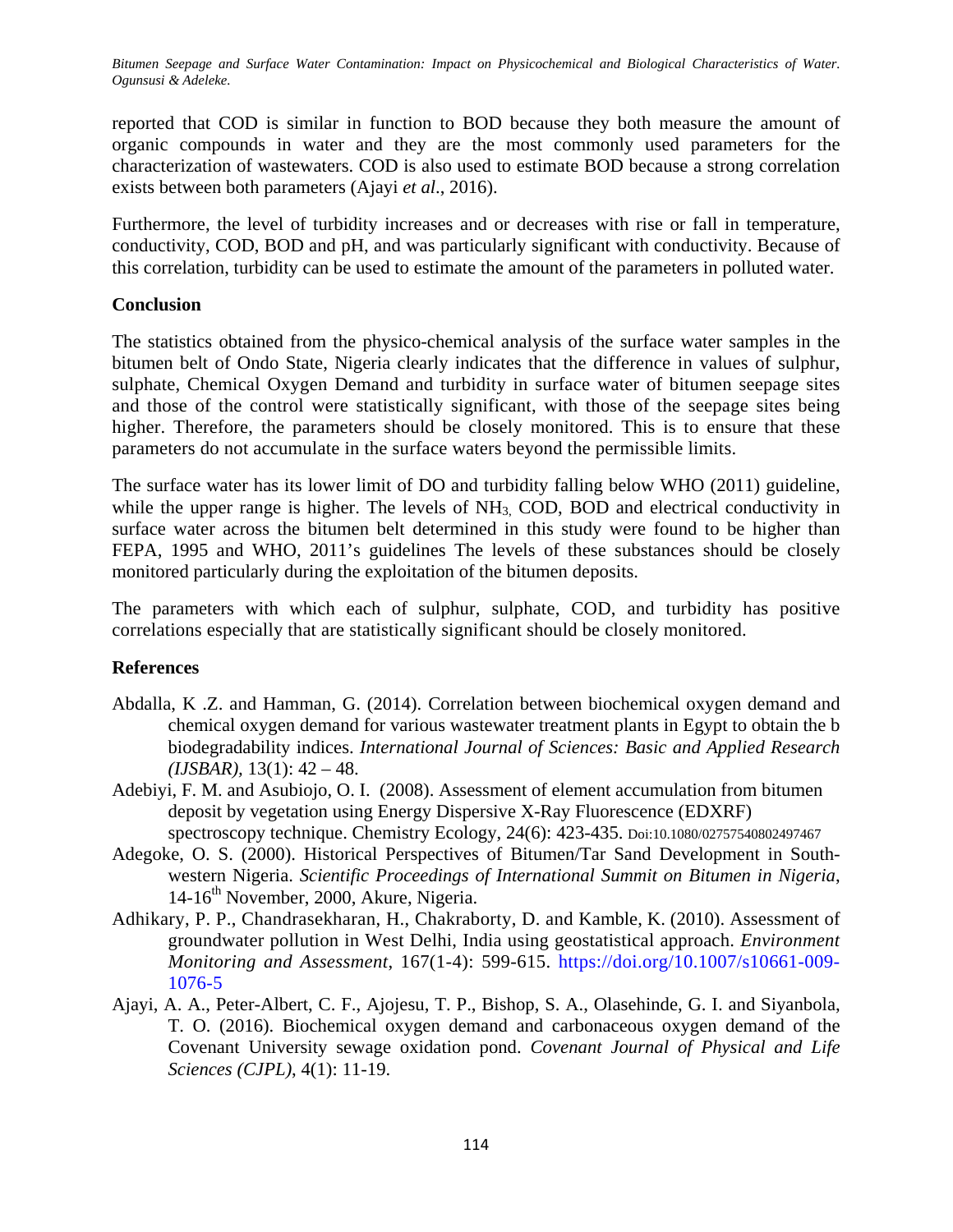- Akan, J. C. (2008). Physicochemical determination of pollutants in wastewater and vegetable samples along the Jakara wastewater channel in Kano Metropolis, Kano State, Nigeria. *European Journal of Scientific Research,* 23(1):122-133 © EuroJournals Publishing, Inc. 2008 Retrieved November 16, 2008 from<http://www.eurojournals.com/ejsr.htm>
- American Chemical Society (1968). Water Analysis by atomic absorption and flame emission spectroscopy. Trace Inorganic In Water. In Advances in Chemistry, series No. 73. American Soc. Washington D.C. USA
- APHA (American Public Health Association) (2005). Standard methods for the examination of water and wastewater. 21st Edition, American Public Health Association/American Water Works Association/Water Environment Federation, Washington DC, USA.
- APHA (American Public Health Association) (2012). Standard Methods for the Examination of Water and Wastewater (22nd ed.), American Public Health Association, Washington, DC.
- Asare-Donkor, N. K., Boadu, T. A. and Adimado, A. A. (2016). Evaluation of groundwater and surface water quality and human risk assessment for trace metals in human settlements around the Bosomtwe Crater Lake in Ghana. *Springer Plus,* 5(1): e-ISSN 2193-1801. DOI 10.1186/s40064-016-3462-0
- [Ayandiran,](https://www.sciencedirect.com/science/article/pii/S2212371717300690#!) T. A., [Fawole,](https://www.sciencedirect.com/science/article/pii/S2212371717300690#!) O. O. and [Dahunsi,](https://www.sciencedirect.com/science/article/pii/S2212371717300690#!) S. O. (2018). Water quality assessment of bitumen polluted Oluwa River, South-Western Nigeria. *[Water Resources and Industry](https://www.sciencedirect.com/science/journal/22123717)*, 19: 13-24. <https://doi.org/10.1016/j.wri.2017.12.002>
- Barrett, M., Nalubega, M., and Pedley, S. (1999). On-site sanitation and urban aquifer systems in Uganda. *Waterlines*. 17:10–13.
- Bellos, D., Sawidis, T. and Tsekos, I. (2004). Nutrient chemistry of River Pinios, Thessalia, Greece. *Environment International*, 30: 105–115.
- Bilottaa, G. S. and Brazier, R. E. (2008). Understanding the influence of suspended solids on water quality and aquatic biota. *Water Research*, 42: 2849 – 2861.
- [Boyd,](https://www.tandfonline.com/author/Boyd%2C+Claude+E) C. E., [Tucker,](https://www.tandfonline.com/author/Tucker%2C+Craig+S) C. S. and [Viriyatum,](https://www.tandfonline.com/author/Viriyatum%2C+Rawee) R. (2011). Interpretation of pH, acidity, and alkalinity in aquaculture and fisheries. *North American Journal of Aquaculture*, 73(4): 403-408.
- Department of the Environment (2009). *Oil refineries and bulk storage of crude oil and petroleum products.* Retrieved February 25, 2009 from <http://www.globaltrade.net/international>t. Environment-agency.gov.uk/pdf/SCHO0195BJL-e-e.pdf?lang=e.
- Díaz, S., Fargione, J., Chapin, F. and Tilman, D. (2006). Biodiversity loss threatens human wellbeing. *PLoS Biol*., 4 (8): p. e277.<https://doi.org/10.1371/journal.pbio.0040277>
- DWAF (Department Of Water Affairs and Forestry). (1996). *South African water quality*  Guidelines. Volume 3, Industrial Water Use, 2<sup>nd</sup> Edition, Pretoria, South Africa. Retrieved September 9, 2009 from<http://www.dwaf.gov.za/iwqs/eutrophication/n>
- Fadiran, A.O. and Dube, S.P. (2009). A study of the relative levels and factors in the analysis of total ammonia nitrogen in some surface and groundwater bodies of Swaziland. *Asian Journal of Applied Sciences*, 2: 363-371. Doi: 10.3923/ajaps.2009.363.371, URL:https://scialert.net/abstract/?doi=ajaps.2009.363.371
- Fagbote, O. E. and Olanipekun, E. O. (2013). Evaluation of the status of heavy metal pollution of water (Surface and Ground) and aquatic Macrophyte (*Ceratophyllum demersum*) of Agbabu Bitumen Deposit Area, Nigeria. *British Journal of Applied Science & Technology* 3(2): 289-306.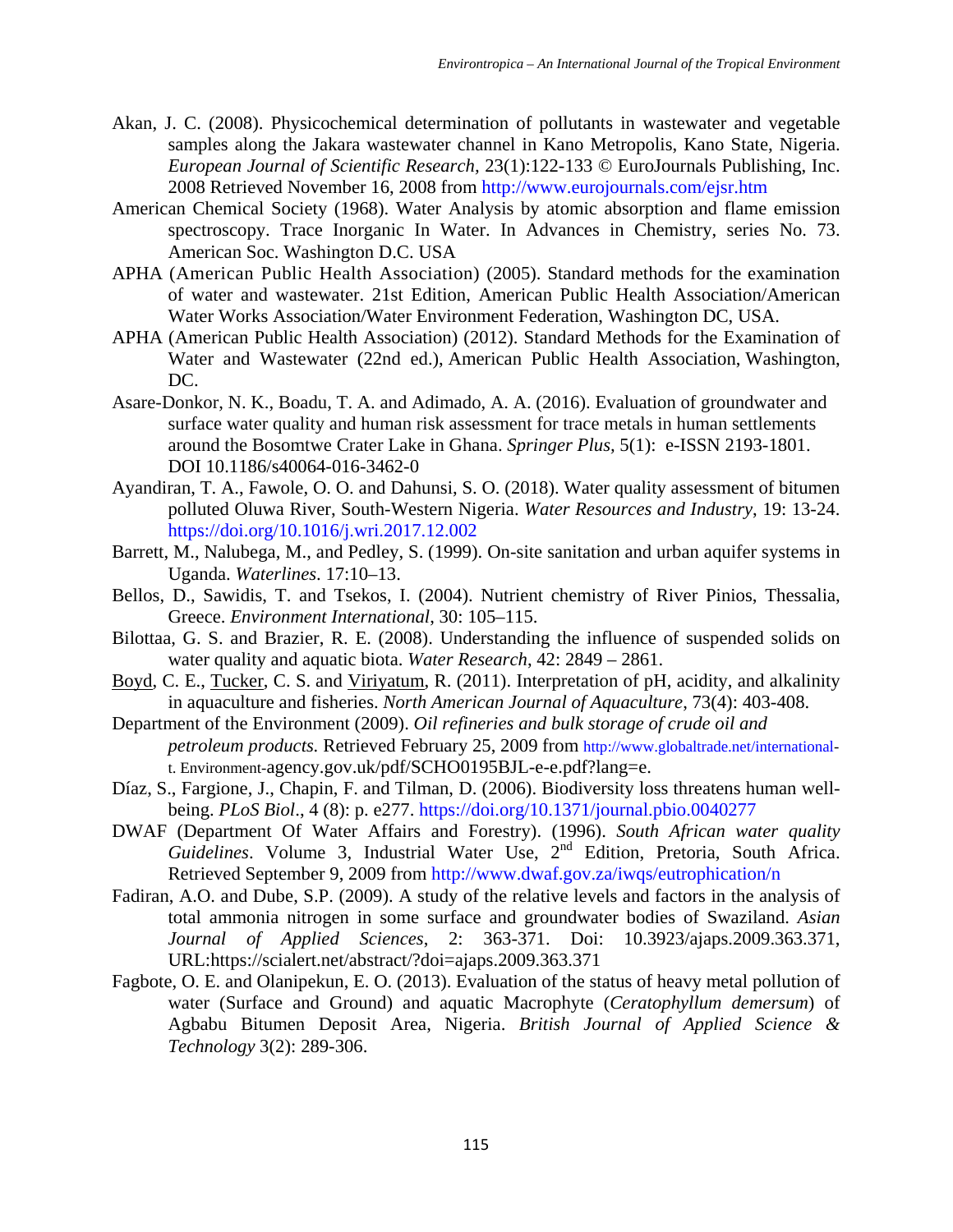- Fatoki, O. S. and Awofulu, R. (2003). Levels of Cd, Hg and Zn in some surface waters from Eastern Cape Province, South Africa. *Water S.A* 29(4):375–379. Doi:10.4314/wsa.v29i4.5042
- FEPA (Federal Environmental Protection Agency) (1995). Corporate profile. Metro Prints Ltd, Port-harcourt, Nigeria.
- FEPA (Federal Environmental Protection Agency) (1992). *Effluent Limitation Guidelines in Nigeria for all Categories of Industries.* FEPA, Abuja, Nigeria. Retrieved January 5, 2011 from http://www.zju.edu.cn/jzus; [www.springerlink.com.](http://www.springerlink.com/)
- Geurts, J. J. M., Sarneel, J. M., Willers, B. J. C., Roelofs, J. G. M., Verhoeven, J. T. A.and Lamers, L. P. M. (2009). Interacting effects of sulphate pollution, sulphide toxicity and eutrophication on vegetation development in fens: A mesocosm experiment. *Environmental Pollution*, 157: 2072–2081.
- Gray, F. N. (2002). Water technology: *An introduction for environmental scientists* and *engineers*. Butterworth-Heinemann. Oxford pp. 35-80.
- Greweling, T. and Peech, M. (1968). Chemical Soils Tests. *Cornell Univ. Bul*. 30: 23-24. Cited in Ogunsusi, K. (2013). Bitumen seepage and its effects on biodiversity in Ondo state, Nigeria. Unpublished Ph.D Thesis, University of Ibadan, Nigeria. 392pp. [http://ir.library.ui.edu.ng/bitstream/123456789/606/1/ui\\_thesis\\_ogunsusi\\_k.\\_bitumen\\_ful](http://ir.library.ui.edu.ng/bitstream/123456789/606/1/ui_thesis_ogunsusi_k._bitumen_full_work.pdf) [l\\_work.pdf.](http://ir.library.ui.edu.ng/bitstream/123456789/606/1/ui_thesis_ogunsusi_k._bitumen_full_work.pdf)
- Hunter, P. R., MacDonald, A. M. and Carter, R. C. (2010). Water supply and health. *PLoS Med* 7(11): e1000361.<https://doi.org/10.1371/journal.pmed.1000361>
- Israel, A. U., Obot, I. B., Umoren, S. A., Mkpenie, V. and Ebong, G. A. (2008). Physichochemical properties, metallic and non-metallic Ions in effluents and soil samples in Nigeria. *Electronic Journal Chemistry*, 5(1): 74-80. Retrieved June 20, 2009 from [http://www.](http://www/)e-journals.in,PDS/V5N1/74-80.pdf
- Ittekkot, V. (2003). A new story from the Ol' Man River. *Science*, 301: 56–58.
- Jain, P., Sharma, J. D., Sohu, D. and Sharma, P. (2005). Chemical analysis of drinking water of villages of Sanganer Tehsil, Juipur District. *International Journal of Environmental Science and Technology,* 2(4): 373–379.
- [Khatri,](https://www.tandfonline.com/author/Khatri%2C+Nitasha) N. and [Tyagi,](https://www.tandfonline.com/author/Tyagi%2C+Sanjiv) S. (2014). Influences of natural and anthropogenic factors on surface and groundwater quality in rural and urban areas. *Frontiers in Life Sciences*, 8(1): 23-39.
- [Kolawole,](https://www.ncbi.nlm.nih.gov/pubmed/?term=Kolawole%20OM%5BAuthor%5D&cauthor=true&cauthor_uid=22163210) O. M., [Ajayi,](https://www.ncbi.nlm.nih.gov/pubmed/?term=Ajayi%20KT%5BAuthor%5D&cauthor=true&cauthor_uid=22163210) K. T., [Olayemi,](https://www.ncbi.nlm.nih.gov/pubmed/?term=Olayemi%20AB%5BAuthor%5D&cauthor=true&cauthor_uid=22163210) A. B. and [Okoh,](https://www.ncbi.nlm.nih.gov/pubmed/?term=Okoh%20AI%5BAuthor%5D&cauthor=true&cauthor_uid=22163210) A. I. (2011). Assessment of water quality in Asa River (Nigeria) and its indigenous *Clarias gariepinus* Fish. *[International](https://www.ncbi.nlm.nih.gov/pmc/articles/PMC3228574/)  [Journal of Environmental Research and Public Health](https://www.ncbi.nlm.nih.gov/pmc/articles/PMC3228574/)*, 8(11): 4332–4352.
- [Kumar,](https://www.ncbi.nlm.nih.gov/pubmed/?term=Kumar%20M%5BAuthor%5D&cauthor=true&cauthor_uid=23112507) M. and [Puri,](https://www.ncbi.nlm.nih.gov/pubmed/?term=Puri%20A%5BAuthor%5D&cauthor=true&cauthor_uid=23112507) A. (2012). A review of permissible limits of drinking water. *Indian journal of Occupational and Environmental Medicine*, 16(1): 40-44. <https://dx.doi.org/10.4103%2F0019-5278.99696>
- Kumar, N. and Sinha, D. K. (2010). Drinking water quality management through correlation studies among various physico-chemical parameters: A case study; *International Journal of Environmental Science,* 1(2) 253–259.
- Lameed, G.A. and Ogunsusi, K. (2002a): Environmental impact assessment of bitumen exploitation on animal resources of Ode-Irele forest area. *African Journal of Livestock Extension.* 1:15-21. ISSN: 1596-4019 <https://www.ajol.info/index.php/ajlex/article/view/106>
- Lameed, G.A. and Ogunsusi, K. (2002b): The relationship between vegetation and fauna resources under bitumen exploitation in Ode-Irele forest area of Ondo State, Nigeria. *Journal of Tropical Forest Resources*. 16: 46-52.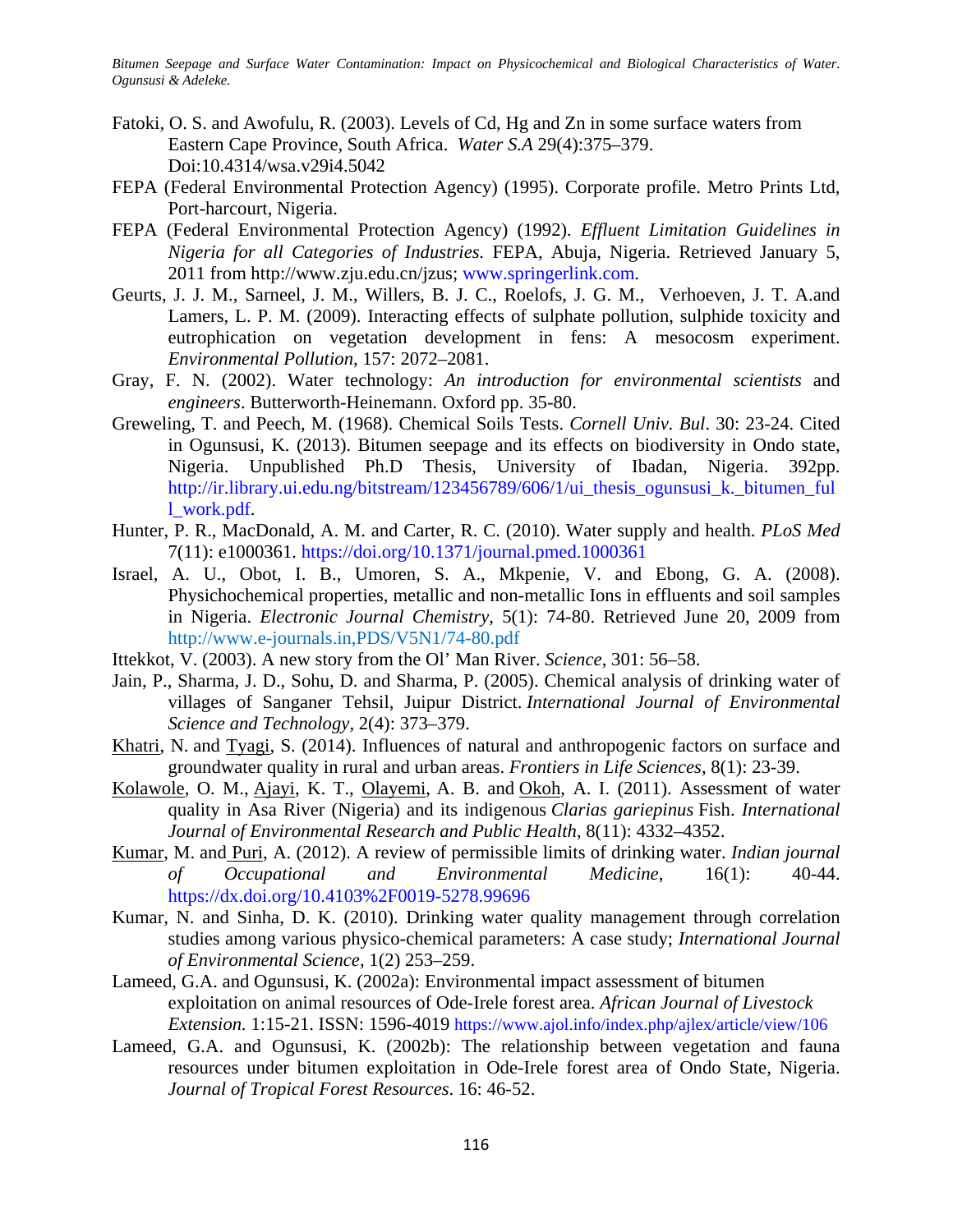- [Larson,](javascript:;) C. A. and [Belovsky,](javascript:;) G. E. (2013). Salinity and nutrients influence species richness and evenness of phytoplankton communities in microcosm experiments from Great Salt Lake, Utah, USA. *Journal of Plankton Research*, 35(5): 1154-1166.<https://doi.org/10.1093/plankt/fbt053>
- Makwe, E. and Chup, C. D. (2013). Seasonal variation in physico-chemical properties of groundwater around karu abattoir. *Ethiopian Journal of Environmental Studies and Management,* 6(5): 489-497. http://dx.doi.org/10.4314/ejesm.v6i5.6
- Manyuchi, M. M. and Ketuwa, E. (2013). Distillery effluent treatment using membrane bioreactor technology utilising. Pseudomonas fluorescence. *International Journal of Scientific Engineering and Technology*, 2(12): 1252-1254.
- Mohammed, F.A.S. (2009). Histopathological studies on *Tilapia zilli* and *Solea vulgaris* from lake Quran, Egypt. *World Journal of Fish and Marine Sciences*, 1(1):29–39.
- Mohsin, M., Safdar, S., Asghar, F. and Jamal, F. (2013). Assessment of Drinking Water Quality and its Impact on Residents Health in Bahawalpur City. *International Journal of Humanities and Social Science*, 3(15): 114-128.
- [Myers,](https://www.ncbi.nlm.nih.gov/pubmed/?term=Myers%20SS%5BAuthor%5D&cauthor=true&cauthor_uid=24218556) S. S., [Gaffikin,](https://www.ncbi.nlm.nih.gov/pubmed/?term=Gaffikin%20L%5BAuthor%5D&cauthor=true&cauthor_uid=24218556) L., [Golden,](https://www.ncbi.nlm.nih.gov/pubmed/?term=Golden%20CD%5BAuthor%5D&cauthor=true&cauthor_uid=24218556) C. D., [Ostfeld,](https://www.ncbi.nlm.nih.gov/pubmed/?term=Ostfeld%20RS%5BAuthor%5D&cauthor=true&cauthor_uid=24218556) R. S., [Redford,](https://www.ncbi.nlm.nih.gov/pubmed/?term=H.%20Redford%20K%5BAuthor%5D&cauthor=true&cauthor_uid=24218556) K. H., [Ricketts,](https://www.ncbi.nlm.nih.gov/pubmed/?term=H.%20Ricketts%20T%5BAuthor%5D&cauthor=true&cauthor_uid=24218556) T. H., [Turner,](https://www.ncbi.nlm.nih.gov/pubmed/?term=Turner%20WR%5BAuthor%5D&cauthor=true&cauthor_uid=24218556) W. R. and [Osofsky,](https://www.ncbi.nlm.nih.gov/pubmed/?term=Osofsky%20SA%5BAuthor%5D&cauthor=true&cauthor_uid=24218556) S. A. (2013). Human health impacts of ecosystem alteration. *Proceedings of the National Academy of Sciences of the United States of America*, 110(47):18753-60. doi: 10.1073/pnas.1218656110.
- Nielsen, D. L., Brock, M. A., Rees, G. N. and Baldwin, D. S. (2003). Effects of increasing salinity on freshwater ecosystems in Australia. *Australian Journal of Botany*, 51: 655- 665.
- Ogbeibu, A.E. and Eghaghe, E.A. (2014). The impact of bitumen exploration on the physical and chemical quality of the Benin River, Nigeria. *Tropical Freshwater Biology*, 23:115-129. [www.ajol.info/index.php/tfb/article/view/120367](http://www.ajol.info/index.php/tfb/article/view/120367)
- Ogunfowokan, A.O., Okoh, E.K., Adenuga, A. A. and Asubiojo, O. I. (2005). An assessment of the impact of point source pollution from a University sewage treatment oxidation pond on a receiving stream-A preliminary study. *Journal of Applied Sciences,* 5: 36-43.
- Ogunsusi, K. and Adeleke, B. O. (2017). Abundance of birds in six selected habitats. *Journal of Research in Forestry, Wildlife and Environment,* 9(3): 61-75. ISBN: 2141 – 1778. <http://www.ajol.info/index.php/jrfwe>
- Olabemiwo, O. M., Adediran, G. O., Adekola, F. A., Olajire, A. A. and Adedeji, O. S. (2011). Impacts of simulated Agbabu bitumen leachate on heamatological and biochemical parameters of Wistar Albino Rat. *Research Journal of Environmental Toxicology, 5: 213- 221.* <https://dx.doi.scialert.net/abstract/?doi=rjet.2011.213.221>
- Olajire, A. A., Alade, A. O., Adeniyi, A. A. and Olabemiwo, O. M. (2007). Distribution of polycyclic aromatic hydrocarbons in surface soils and water from the vicinity of Agbabu bitumen field of Southwestern Nigeria. *Journal of Environmental Science and Health. Part A, Toxic/hazardous Substances and Environmental Engineering,* 42: 1043-1049.
- Olajire, A. A., Olujobade, M. and Olabemiwo, O. M. (2008). *n*-Alkane distributions in soil and water samples collected near Agbabu bitumen field of southwestern Nigeria. *International Journal of Environmental Studies*, 65 (6): 769-779.
- Ololade, I. A. and Ajayi, A.O. (2009). Contamination profile of major rivers along the highways in Ondo state, Nigeria. *Journal of Toxicology and Environmental Health Sciences* 1(3): 38-53.
- Penn, M. R., Pauer, J. J. and Mihelcic, J. R. (2003). Biochemical oxygen demand. *Environmental and ecological chemistry*, Vol. 2, cited in Bhateria, R., and Jain, D.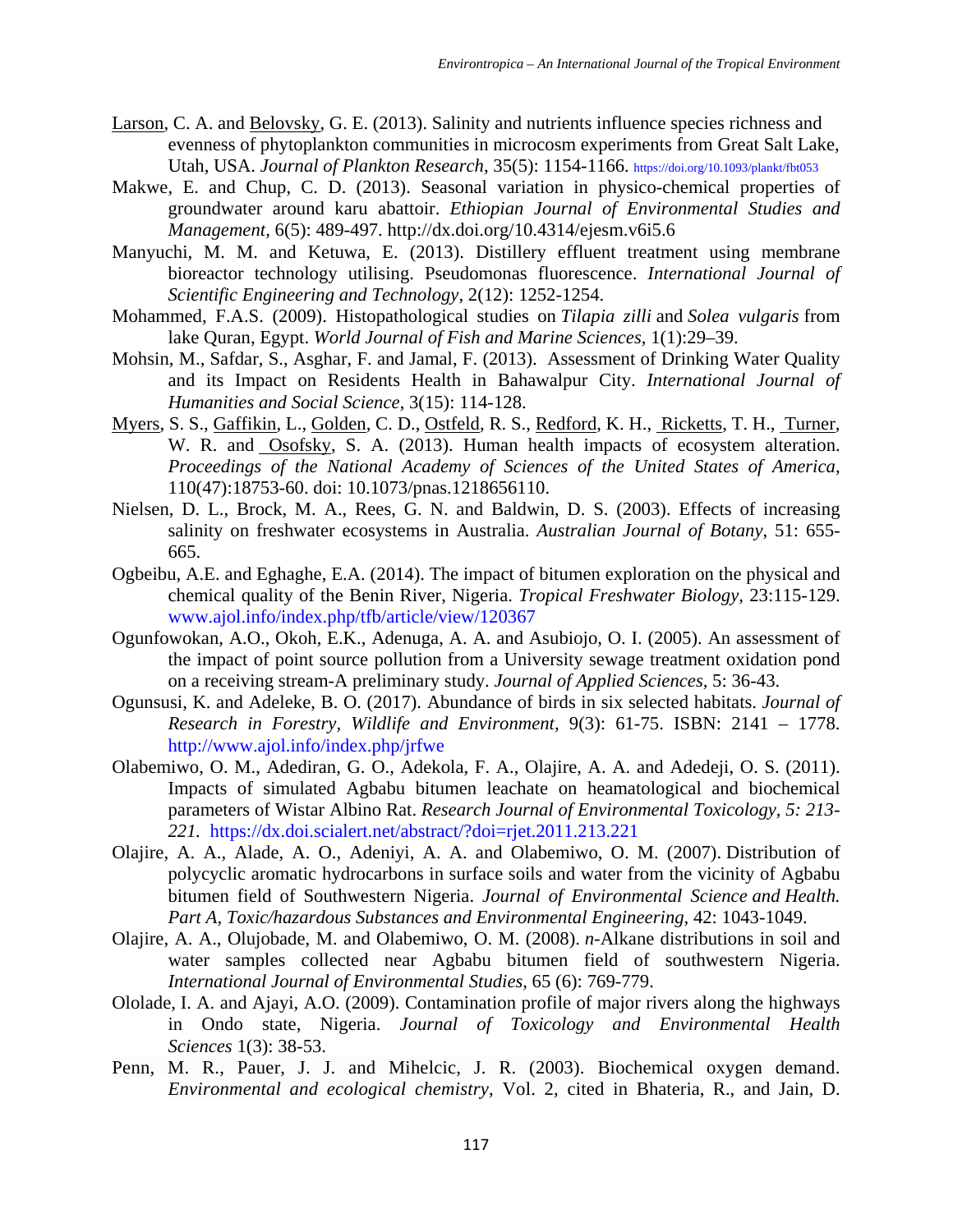(2016). Water quality assessment of lake water: a review. *Sustainable Water Resources Management*, 2(2): 161-173. <https://link.springer.com/journal/40899>

- Penn, M. R., Pauer, J. J. and Miheleie, J. R. (2009). Biochemical oxygen demand In. Sabjic A. (ed). Environmental and Ecological Chemistry Vol. 2 Isle of Man, UK: UNESCOEOLSS: pp 278
- Prajapati, U. B. and Dwivedi, A. K. (2016). Free oxygen budget of a polluted tropical river. *Hydrology Current Research*, 7(235),2. [https://www.researchgate.net/deref/http%3A%2F%2Fdx.doi.org%2F10.4172%2F2157-](https://www.researchgate.net/deref/http%3A%2F%2Fdx.doi.org%2F10.4172%2F2157-7587.1000235) [7587.1000235](https://www.researchgate.net/deref/http%3A%2F%2Fdx.doi.org%2F10.4172%2F2157-7587.1000235)
- Quareshimatva, U. M., [Maurya, R. R.](https://www.omicsonline.org/author-profile/maurya-rr-243712/), [Gamit, S. B.](https://www.omicsonline.org/author-profile/gamit-sb-243713/), [Patel, R. D.](https://www.omicsonline.org/author-profile/patel-rd-243714/) and [Solanki, H. A.](https://www.omicsonline.org/author-profile/solanki-ha-243716/) (2015). Determination of physico-chemical parameters and water quality index (Wqi) of Chandlodia lake, Ahmedabad, Gujarat, India. *Journal of Environmental and Analytical Toxicology,* 5(4): 288 DOI: 10.4172/2161-0525.1000288
- [Rahmanian,](https://www.hindawi.com/64093549/) N., [Ali,](https://www.hindawi.com/38598342/) S H., [Homayoonfard,](https://www.hindawi.com/26230163/) M., Ali, N. J., [Rehan,](https://www.hindawi.com/79513974/) M., [Sadef,](https://www.hindawi.com/83919042/) Y. and [Nizami,](https://www.hindawi.com/36750876/) A. S. (2015). Analysis of physiochemical parameters to evaluate the drinking water quality in the State of Perak, Malaysia. *Journal of Chemistry*, <http://dx.doi.org/10.1155/2015/716125>
- Ritter, L., [Solomon, K.](https://www.ncbi.nlm.nih.gov/pubmed/?term=Solomon%20K%5BAuthor%5D&cauthor=true&cauthor_uid=11809004), [Sibley, P.](https://www.ncbi.nlm.nih.gov/pubmed/?term=Sibley%20P%5BAuthor%5D&cauthor=true&cauthor_uid=11809004), [Hall, K.](https://www.ncbi.nlm.nih.gov/pubmed/?term=Hall%20K%5BAuthor%5D&cauthor=true&cauthor_uid=11809004), [Keen, P.](https://www.ncbi.nlm.nih.gov/pubmed/?term=Keen%20P%5BAuthor%5D&cauthor=true&cauthor_uid=11809004), [Mattu, G.](https://www.ncbi.nlm.nih.gov/pubmed/?term=Mattu%20G%5BAuthor%5D&cauthor=true&cauthor_uid=11809004) and [Linton, B.](https://www.ncbi.nlm.nih.gov/pubmed/?term=Linton%20B%5BAuthor%5D&cauthor=true&cauthor_uid=11809004) (2002). Sources, pathways, and relative risks of contaminants in surface water and groundwater: a perspective prepared for the Walkerton inquiry. *[Journal of Toxicology and](https://www.ncbi.nlm.nih.gov/pubmed/11809004)  [Environmental Health Part, A](https://www.ncbi.nlm.nih.gov/pubmed/11809004)*, 65(1):1-142. <http://dx.doi.org/10.1080/152873902753338572> [https://www.ncbi.nlm.nih.gov/pubmed/11809004#](https://www.ncbi.nlm.nih.gov/pubmed/11809004)
- Rossi, L., Fankhauser, R. and Chevre, N. (2006). Water quality criteria for total suspended solids (TSS) in urban wet-weather discharges. *Water Science and Technology*, 54(6-7):355-62. DOI: 10.2166/wst.2006.623
- Sasikala, S., Muthuraman, G. and Ravichandran, K. (2015). Water quality analysis of surface water sources near Tindivanam Taluk. *Journal of Industrial Chemistry,* doi: 10.4172/2469-9764.1000106
- Solanki, H. A. and Pandit, B. R. (2006). Trophic status of lentic waters of ponds water of Vadodara, Gujarat, India. *International Journal of Bioscience Reporter,* 4:191-198.
- [Song,](https://www.tandfonline.com/author/Song%2C+Shuai) S., [Li,](https://www.tandfonline.com/author/Li%2C+Jing) F., Li, J. and [Liu,](https://www.tandfonline.com/author/Liu%2C+Qiang) Q. (2013). Distribution and contamination risk assessment of dissolved trace metals in surface waters in the Yellow River Delta: *[Human and](https://www.tandfonline.com/toc/bher20/current)  Ecological [Risk Assessment](https://www.tandfonline.com/toc/bher20/current)*. 19(6): 1514-1529.<http://dx.doi.org/10.1080/10807039.2012.708254>
- Tawati, F., Risjani, Y., M. Djati, M. S., Yanuwiadi, B. and Leksono, A. S. (2018). The analysis of the physical and chemical properties of the water quality in the rainy season in the Sumber Maron River - Kepanjen, Malang – Indonesia. *Resources and Environment*, 8(1): 1-5. doi: 10.5923/j.re.20180801.01.
- Tepe, Y., Turkmen, A., Mutlu, E. and Ates, A. (2005). Some physicochemical characteristics of Yarseli Lake, Hatay, Turkey. *Turkish Journal of Fisheries and Aquatic Sciences*, 56: 35- 42. <http://www.trjfas.org/ie15/10918/34367>
- Umerfaruq, M. Q. and Solanki, H. A. (2015). Physico-chemical parameters of water in Bibi Lake, Ahmedabad, Gujarat, India. *Journal of Pollution Effects and Control* 3:134. doi:10.4172/2375-4397.1000134
- United States Department of Agriculture: *[A national program of research for soil and land use.](https://catalog.hathitrust.org/Record/010065081)*  [\[Washington : U.S. Dept. of Agriculture \(1969\)](https://catalog.hathitrust.org/Record/010065081)]
- Victor-Oji, C. O., Osuji, L. C. and Onojake, M. C. (2017). Bulk physiognomies and Sara constituents of bituminous sands from Ondo State, Nigeria. *Journal Petroleum and Environmental Biotechnology,* 8(4):1000338. doi: 10.4172/2157-7463.1000338